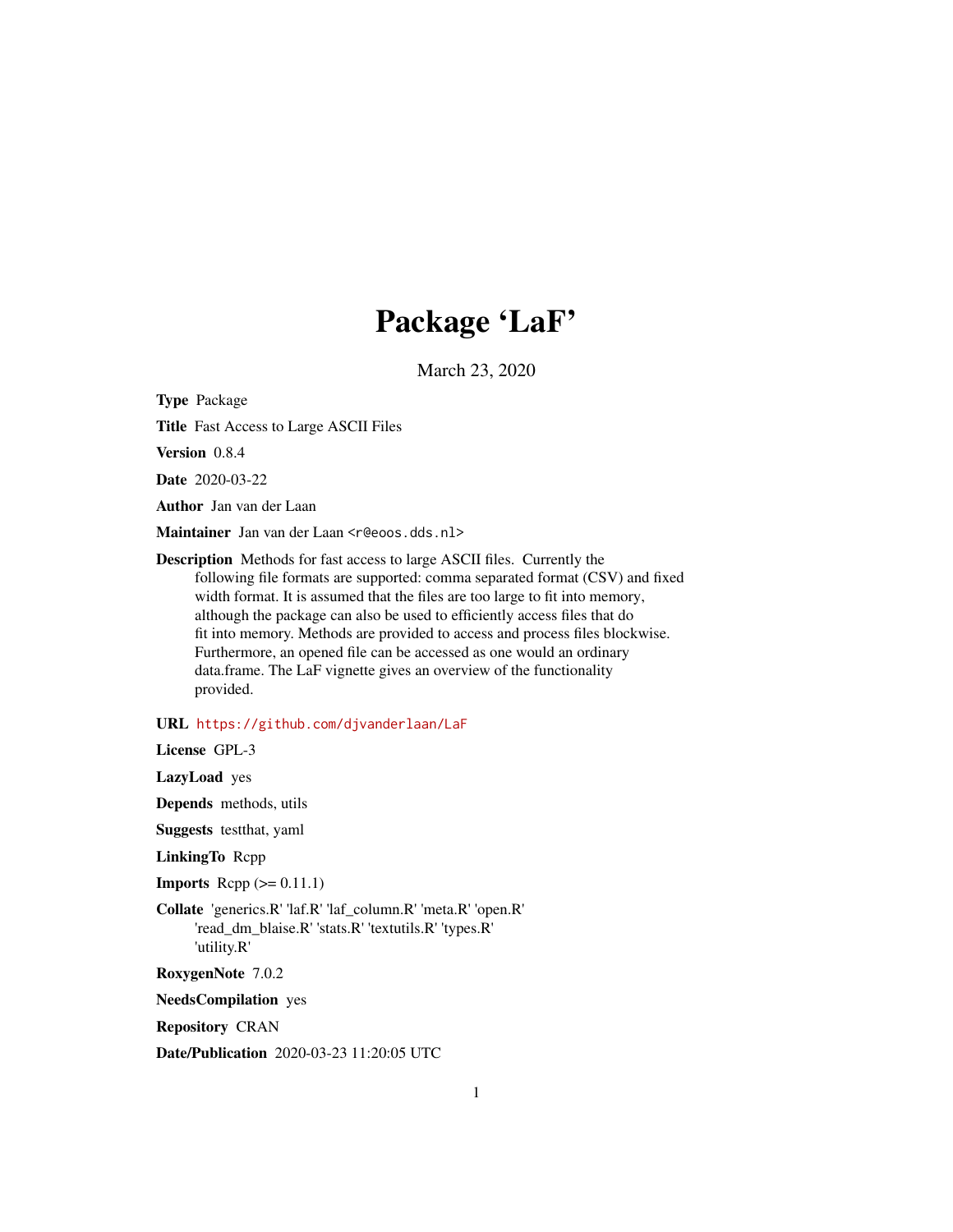## <span id="page-1-0"></span>R topics documented:

|       | $\overline{2}$ |
|-------|----------------|
|       | $\overline{3}$ |
|       | 3              |
|       | $\overline{4}$ |
|       | 5              |
|       | $\overline{7}$ |
|       | 8              |
|       | 9              |
|       | 9              |
|       |                |
|       |                |
|       |                |
|       |                |
|       |                |
|       |                |
|       |                |
|       |                |
|       |                |
|       |                |
|       |                |
|       |                |
|       |                |
|       |                |
|       |                |
|       |                |
|       |                |
| Index | 25             |

begin *Go to the beginning of the file*

### Description

Sets the file pointer to the beginning of the file. The next call to [next\\_block](#page-15-1) returns the first lines of the file. This method is usually used in combination with [next\\_block](#page-15-1).

### Usage

 $begin(x, \ldots)$ ## S4 method for signature 'laf'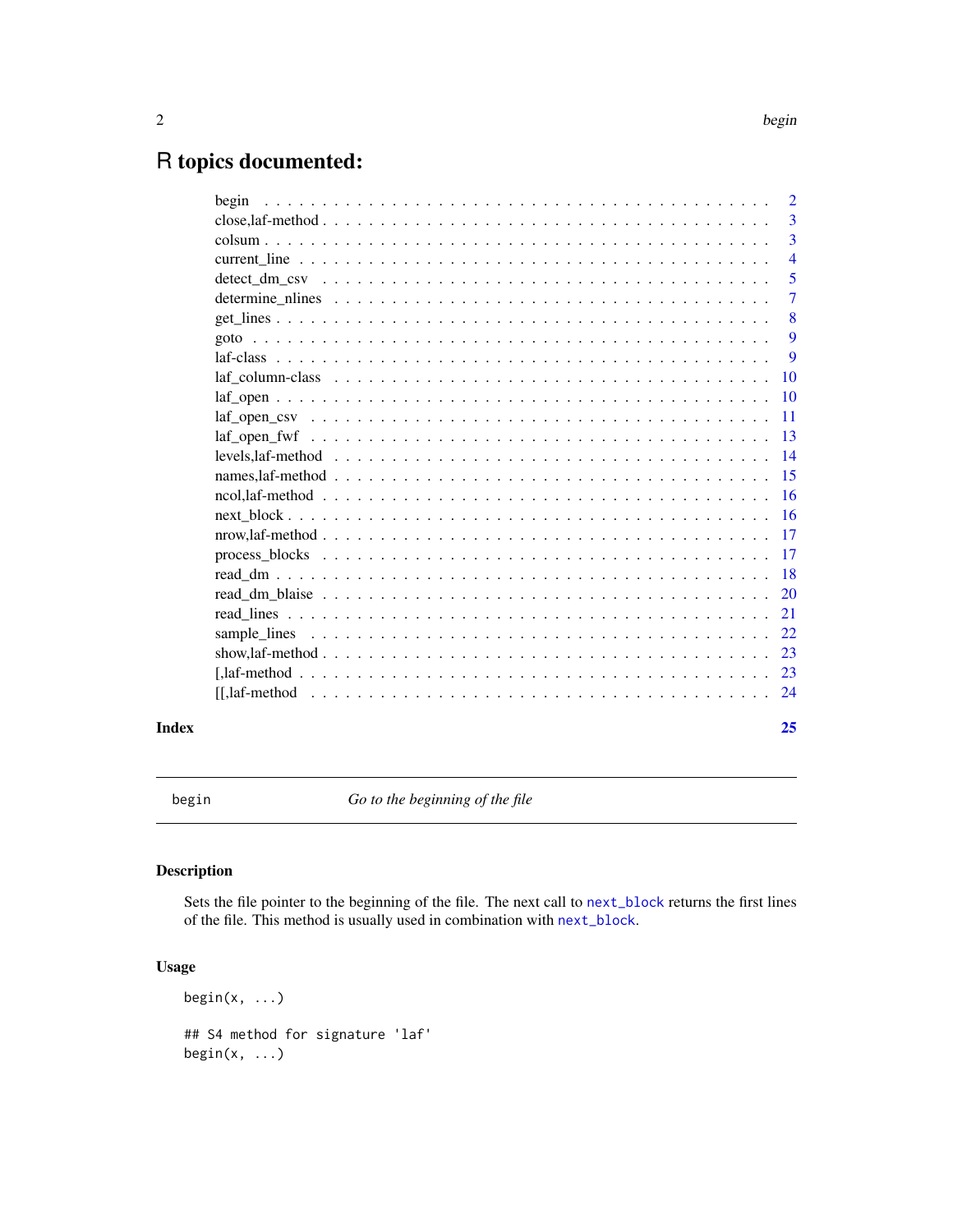#### <span id="page-2-0"></span>close,laf-method 3

#### Arguments

|          | an object the supports the begin method, such as an laf object. |
|----------|-----------------------------------------------------------------|
| $\cdots$ | passed to other methods.                                        |

close,laf-method *Close the connection to the Large File*

### Description

Close the connection to the Large File

### Usage

```
## S4 method for signature 'laf'
close(con, ...)
```
#### Arguments

con a ["laf"](#page-8-1) object that can be closed. ... unused.

#### colsum *Calculate simple statistics of column*

### Description

Methods for calculating simple statistics of columns of a file: mean, sum, standard deviation, range (min and max), and number of missing values.

#### Usage

```
colsum(x, \ldots)## S4 method for signature 'laf'
colsum(x, columns, na.rm = TRUE, ...)## S4 method for signature 'laf_column'
colsum(x, na.rm = TRUE, ...)colmean(x, \ldots)## S4 method for signature 'laf'
colmean(x, columns, n a.rm = TRUE, ...)
```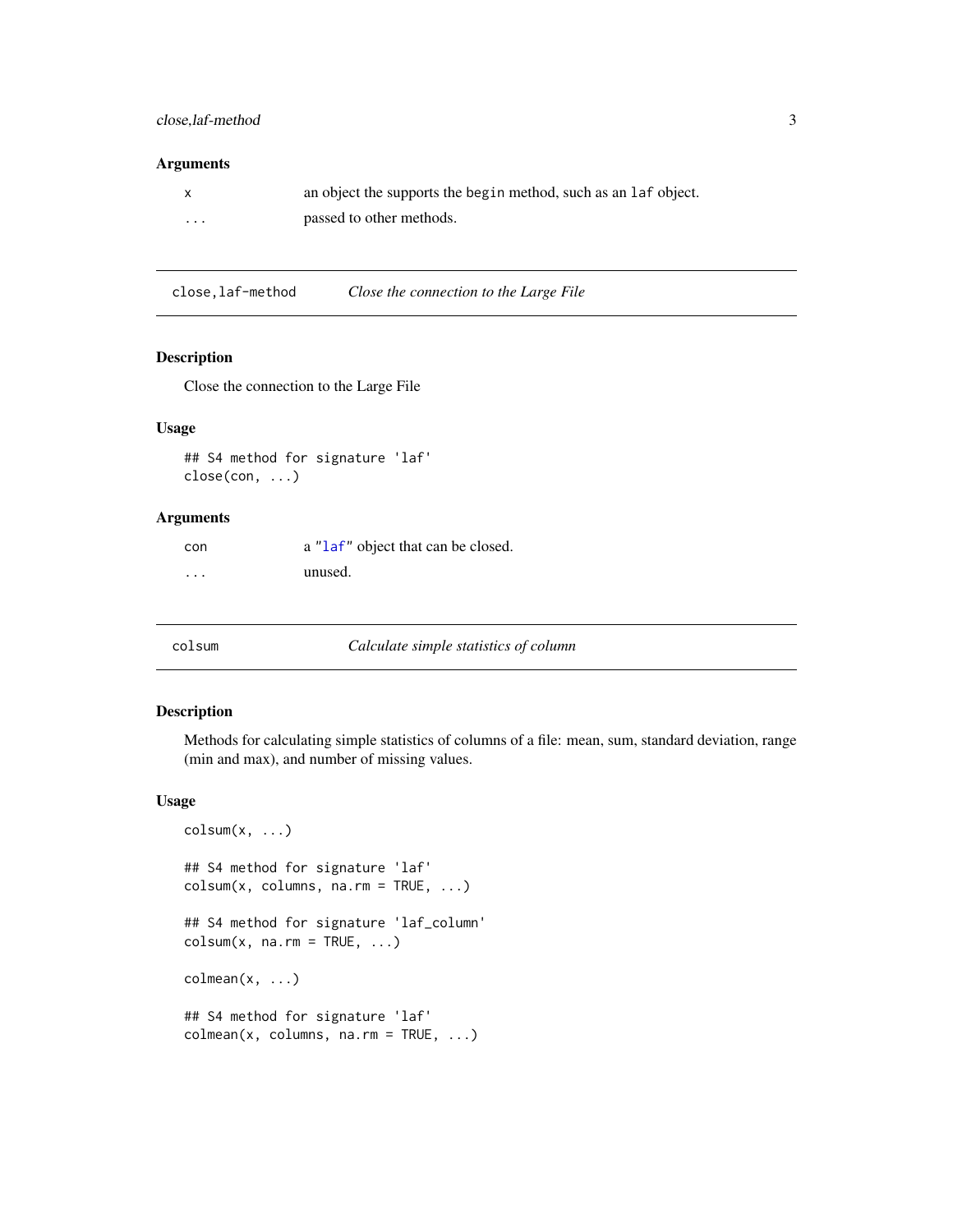### <span id="page-3-0"></span>4 current\_line

```
## S4 method for signature 'laf_column'
colmean(x, na.rm = TRUE, ...)colfreq(x, \ldots)## S4 method for signature 'laf'
\text{colfreq}(x, \text{ columns}, \text{ useNA} = c("ifany", "always", "no"), ... )## S4 method for signature 'laf_column'
colfreq(x, na.rm = TRUE, ...)colrange(x, ...)
## S4 method for signature 'laf'
colrange(x, columns, na.rm = TRUE, ...)
## S4 method for signature 'laf_column'
colrange(x, na.rm = TRUE, ...)colnmissing(x, ...)
## S4 method for signature 'laf'
colnmissing(x, columns, na.rm = TRUE, \ldots)
## S4 method for signature 'laf_column'
colnmissing(x, na.rm = TRUE, \ldots)
```
#### Arguments

| x        | an object of type laf or laf column.                                                                                                                                                                                                                                                                   |
|----------|--------------------------------------------------------------------------------------------------------------------------------------------------------------------------------------------------------------------------------------------------------------------------------------------------------|
| $\cdots$ | Currently ignored.                                                                                                                                                                                                                                                                                     |
| columns  | a numeric vector with the columns for which the statistics should be calculated.                                                                                                                                                                                                                       |
| na.rm    | whether or not to ignore missing values. By default missing values are ignored.                                                                                                                                                                                                                        |
| useNA    | method with which to treat missing values: "ifany" adds a field containing the<br>number of missing values if there are any; "always" will always add a field with<br>the number of missing values even when there are none; "none" will never add<br>a field containing the number of missing values. |

<span id="page-3-1"></span>current\_line *Get the current line in the file*

#### Description

Get the current line in the file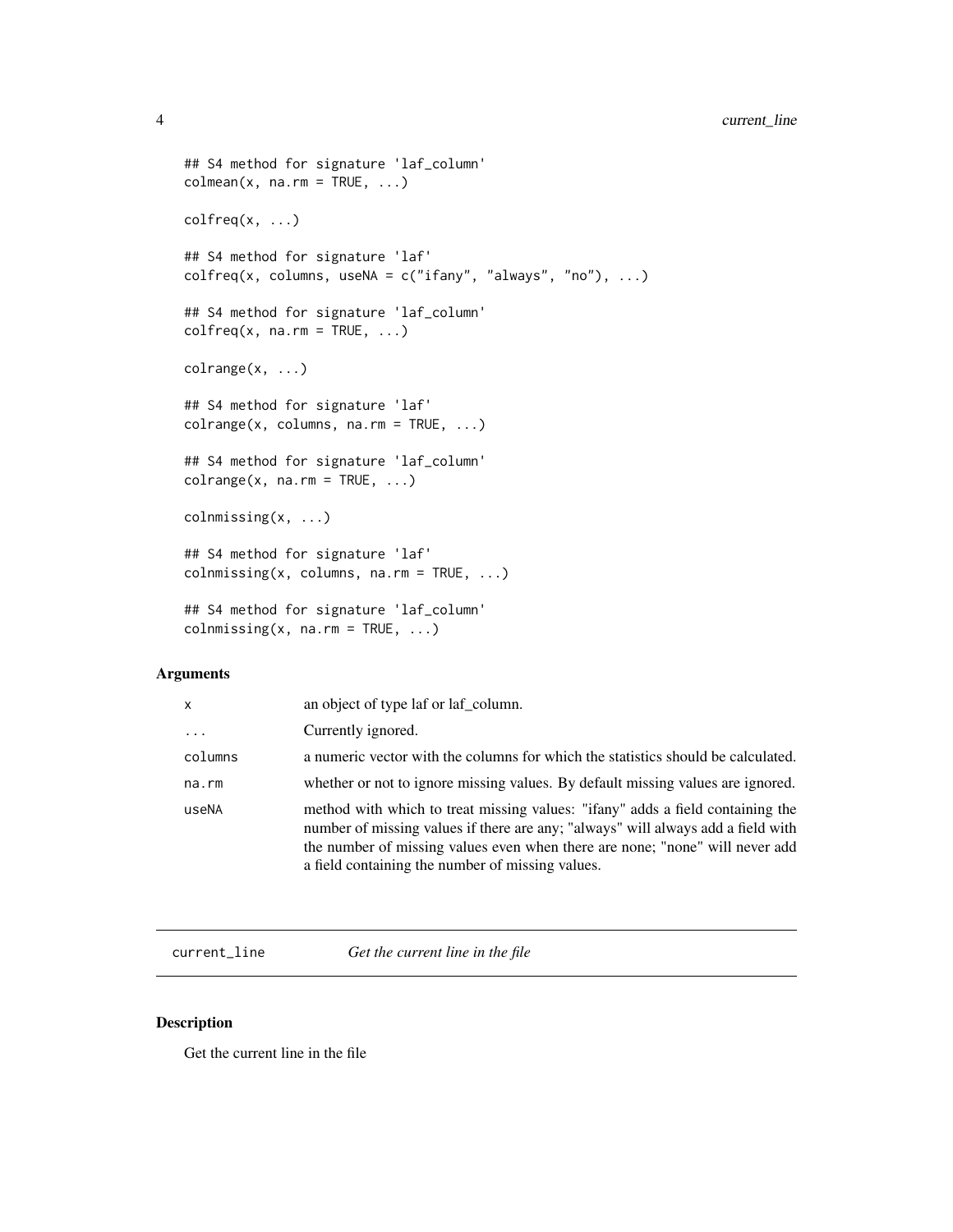### <span id="page-4-0"></span>detect\_dm\_csv 5

### Usage

current\_line(x)

## S4 method for signature 'laf' current\_line(x)

### Arguments

x an object the supports the current\_line method, such as an laf object. Returns the next line that will be read by [next\\_block](#page-15-1). The current line can be set by the method [goto](#page-8-2).

<span id="page-4-1"></span>detect\_dm\_csv *Automatically detect data models for CSV-files*

### Description

Automatically detect data models for CSV-files. Opening of files using the data models can be done using [laf\\_open](#page-9-1).

#### Usage

```
detect_dm_csv(
  filename,
  sep = ","dec = "."header = FALSE,
  nrows = 1000,nlines = NULL,
  sample = FALSE,
  stringsAsFactors = TRUE,
  factor\_fraction = 0.4,
  ...
)
```

| filename | character containing the filename of the csv-file.                                                                                                              |
|----------|-----------------------------------------------------------------------------------------------------------------------------------------------------------------|
| sep      | character vector containing the separator used in the file.                                                                                                     |
| dec      | the character used for decimal points.                                                                                                                          |
| header   | does the first line in the file contain the column names.                                                                                                       |
| nrows    | the number of lines that should be read in to detect the column types. The more<br>lines the more likely that the correct types are detected.                   |
| nlines   | (only needed when the sample option is used) the expected number of lines in<br>the file. If not specified the number of lines in the file is first calculated. |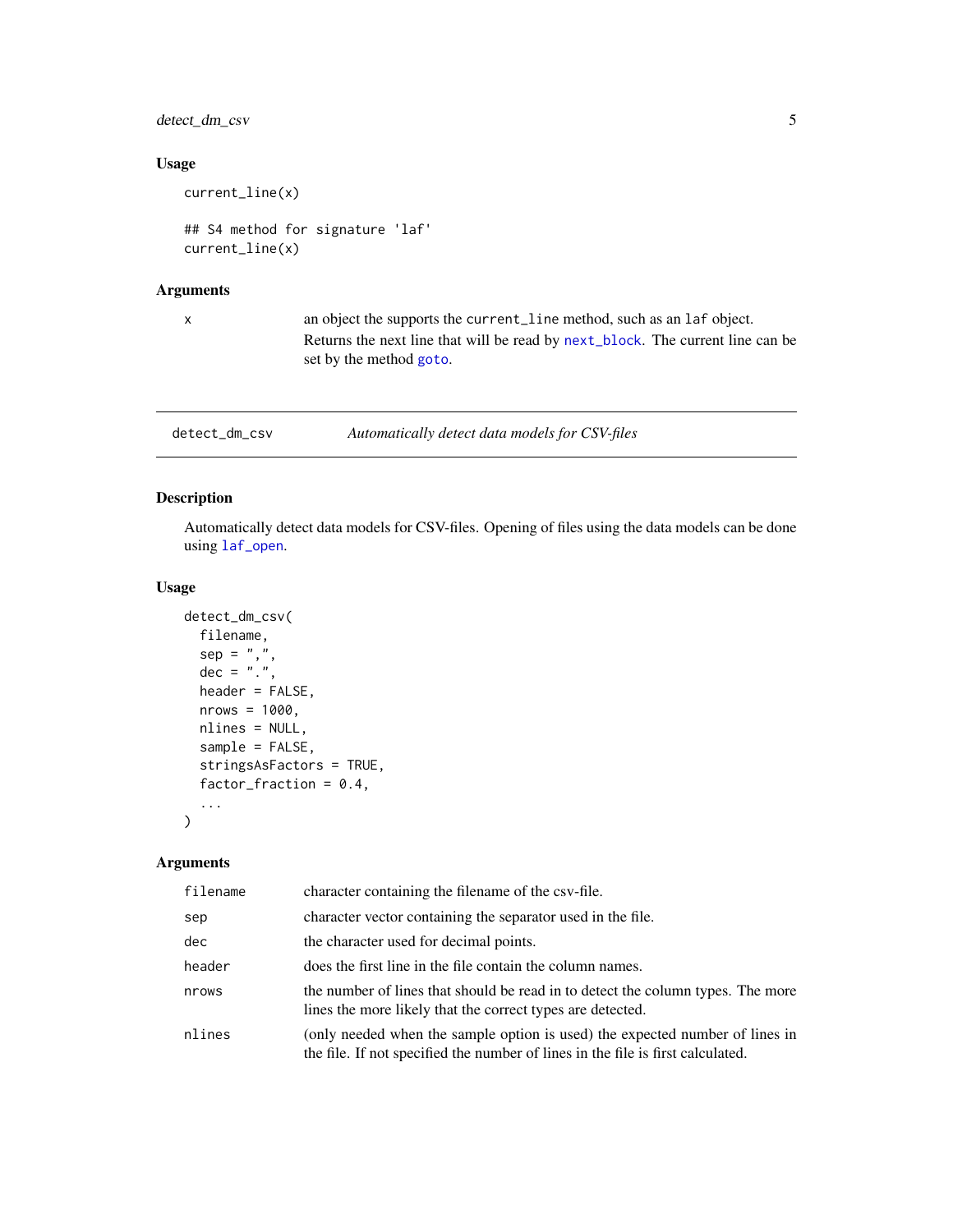<span id="page-5-0"></span>

| sample           | by default the first nrows lines are read in for determining the column types.<br>When sample is used random lines from the file are used. This is more robust, |
|------------------|-----------------------------------------------------------------------------------------------------------------------------------------------------------------|
|                  | but takes longer.                                                                                                                                               |
| stringsAsFactors |                                                                                                                                                                 |
|                  | passed on to read, table. Set to FALSE to read all text columns as character. In<br>that case factor_fraction is ignored.                                       |
| factor_fraction  |                                                                                                                                                                 |
|                  | the fraction of unique string in a column below which the column is converted<br>to a factor/categorical. For more information see details.                     |
| .                | additional arguments are passed on to read, table. However, be careful with<br>using these as some of these arguments are not supported by $laf\_open\_csv$ .   |
|                  |                                                                                                                                                                 |

### Details

The argument factor\_fraction determines the fraction of unique strings below which the column is converted to factor/categorical. If all column need to be converted to character a value larger than one can be used. A value smaller than zero will ensure that all columns will be converted to categorical. Note that LaF stores the levels of a categorical in memory. Therefore, for categorical columns with a very large number of (almost) unique levels can cause memory problems.

#### Value

read\_dm returns a data model which can be used by [laf\\_open](#page-9-1). The data model can be written to file using [write\\_dm](#page-17-1).

#### See Also

See [write\\_dm](#page-17-1) to write the data model to file. The data models can be used to open a file using [laf\\_open](#page-9-1).

### Examples

```
# Create temporary filename
tmpcsv <- tempfile(fileext="csv")
# Generate test data
ntest <- 10
column_types <- c("integer", "integer", "double", "string")
testdata <- data.frame(
   a = 1:ntest,
   b = sample(1:2, ntest, replace=TRUE),
   c = round(runif(ntest), 13),d = sample(c("jan", "pier", "tjores", "corneel"), ntest, replace=TRUE),
   stringsAsFactors = FALSE
    )
# Write test data to csv file
write.table(testdata, file=tmpcsv, row.names=FALSE, col.names=TRUE, sep=',')
# Detect data model
model <- detect_dm_csv(tmpcsv, header=TRUE)
```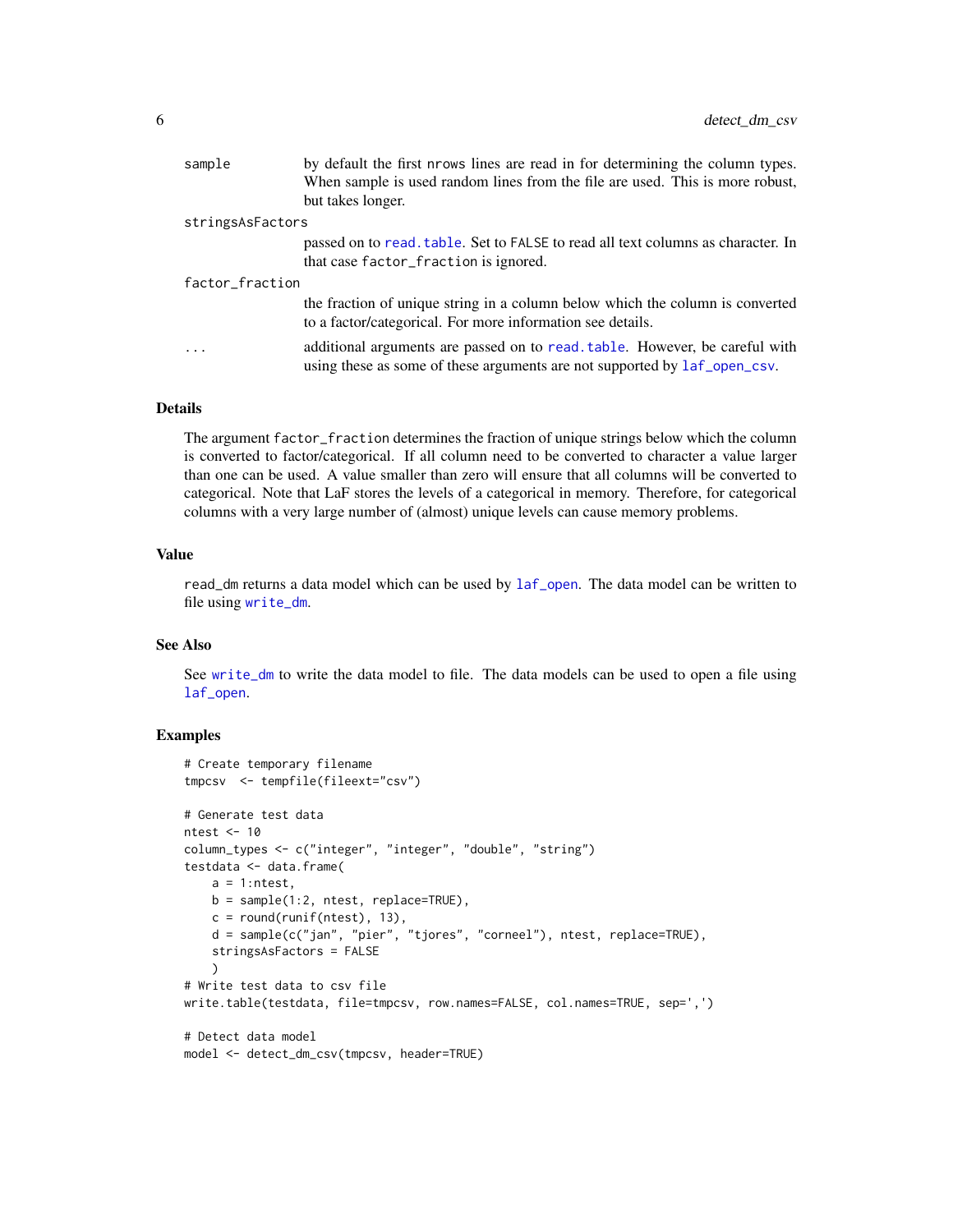### <span id="page-6-0"></span>determine\_nlines 7

```
# Create LaF-object
laf <- laf_open(model)
# Cleanup
file.remove(tmpcsv)
```
<span id="page-6-1"></span>determine\_nlines *Determine number of lines in a text file*

#### Description

Determine number of lines in a text file

#### Usage

```
determine_nlines(filename)
```
#### Arguments

filename character containing the filename of the file of which the lines are to be counted.

#### Details

The routine counts the number of line endings. If the last line does not end in a line ending, but does contain character, this line is also counted.

The file size is not limited by the amount of memory in the computer.

### Value

Returns the number of lines in the file.

#### See Also

See [readLines](#page-0-0) to read in all lines a text file; [get\\_lines](#page-7-1) and [sample\\_lines](#page-21-1) can be used to read in specified, or random lines.

### Examples

```
# Create temporary filename
tmpcsv <- tempfile(fileext="csv")
# Generate file
writeLines(letters[1:20], con=tmpcsv)
# Count the lines
determine_nlines(tmpcsv)
```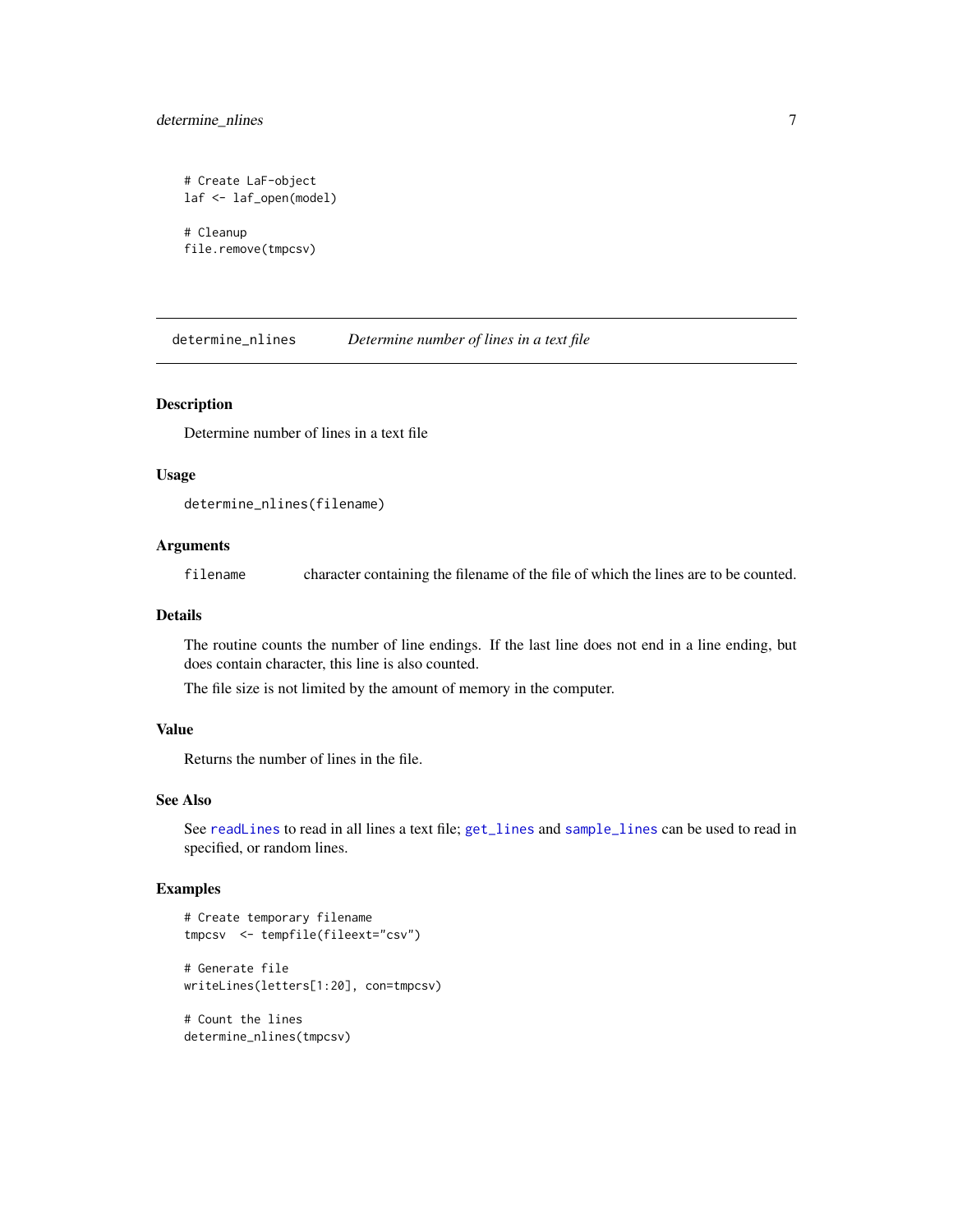<span id="page-7-0"></span># Cleanup file.remove(tmpcsv)

### <span id="page-7-1"></span>get\_lines *Read in specified lines from a text file*

### Description

Read in specified lines from a text file

#### Usage

get\_lines(filename, line\_numbers)

### Arguments

| filename     | character containing the filename of the file from which the lines should be read. |
|--------------|------------------------------------------------------------------------------------|
| line_numbers | A vector containing the lines that should be read.                                 |

#### Details

Line numbers larger than the number of lines in the file are ignored. Missing values are returned for these.

#### Value

Returns a character vector with the specified lines.

#### See Also

See [readLines](#page-0-0) to read in all lines a text file; [sample\\_lines](#page-21-1) can be used to read in random lines.

### Examples

```
# Create temporary filename
tmpcsv <- tempfile(fileext="csv")
```

```
writeLines(letters[1:20], con=tmpcsv)
get_lines(tmpcsv, c(1, 10))
```
# Cleanup file.remove(tmpcsv)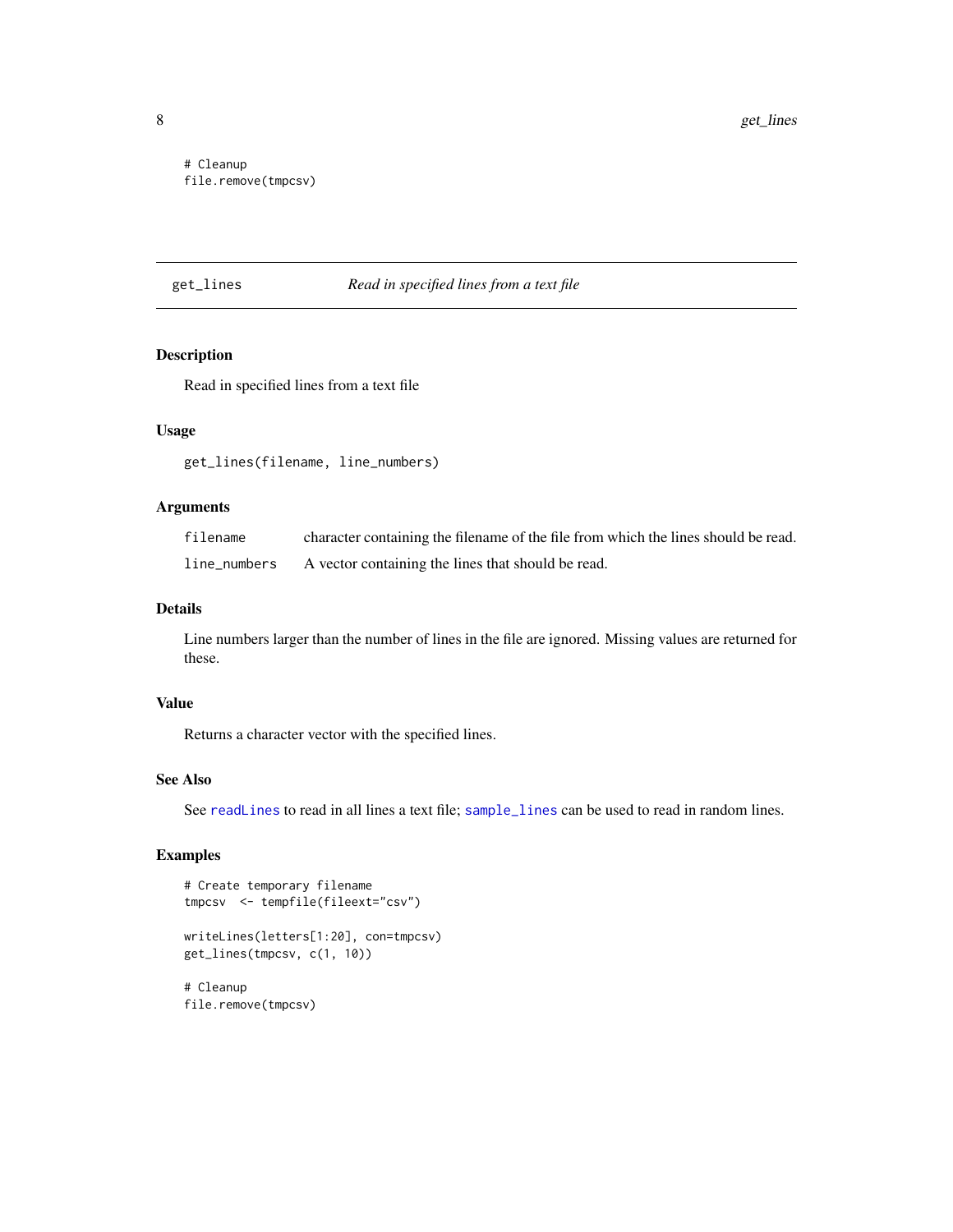<span id="page-8-2"></span><span id="page-8-0"></span>

#### Description

Sets the current line to the line number specified. The next call to [next\\_block](#page-15-1) will return the data on the specified line in the first row. The number of the current line can be obtained using [current\\_line](#page-3-1).

#### Usage

 $goto(x, i, ...)$ 

```
## S4 method for signature 'laf,numeric'
goto(x, i, ...)
```
#### Arguments

| X        | an object the supports the goto method, such as an laf object. |
|----------|----------------------------------------------------------------|
|          | the line number.                                               |
| $\cdots$ | additional parameters passed to other methods.                 |

<span id="page-8-1"></span>

| laf-class | Large File object |  |
|-----------|-------------------|--|
|-----------|-------------------|--|

### **Description**

A Large File object. This is a reference to a dataset on disk. The data itself is not read into memory (yet). This can be done by the methods for blockwise processing or by indexing the object as a data.frame. The code has been optimised for fast access.

#### Objects from the Class

Objects can be created by opening a file using one of the methods [laf\\_open\\_csv](#page-10-1) or [laf\\_open\\_fwf](#page-12-1). These create a reference to either a CSV file or a fixed width file. The data in these files can either be accessed using blockwise operations using the methods begin, next\_block and goto. Or by indexing the laf object as you would a data.frame. In the following example a CSV file is opened and its first column (of type integer) is read into memory:

```
laf <- laf_open_csv("file.csv", column_types=c("integer", "double"))
data \le laf[, 1]
```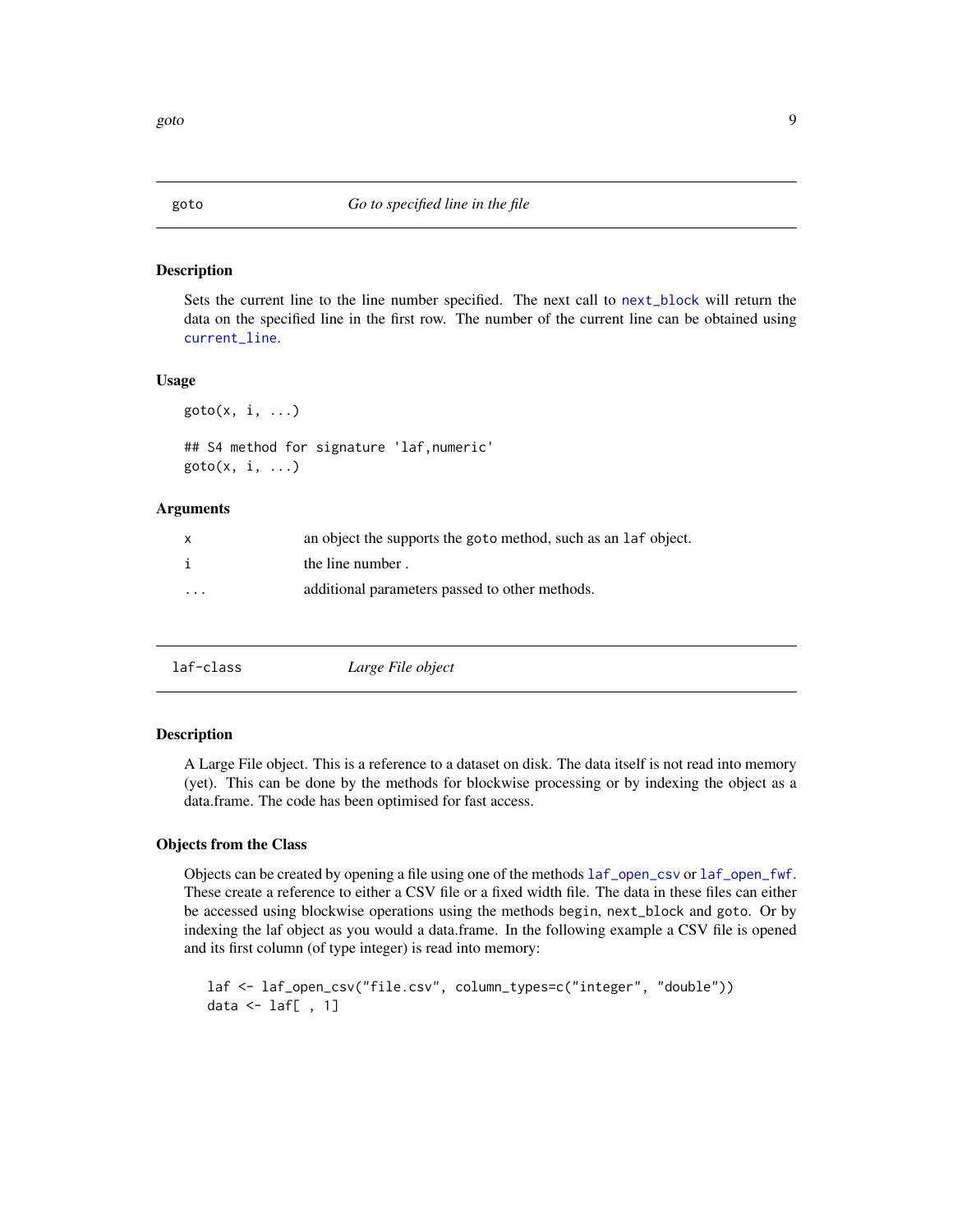<span id="page-9-2"></span><span id="page-9-0"></span>

#### Description

Representation of a column in a Large File object. This class itself is a subclass of the class laf. In principle all methods that can be used with a laf object can also be used with a laf\_column object except the the column or columns arguments of these methods are not needed.

### Objects from the Class

Object of this class are usually created by using the \$ operator on laf objects.

<span id="page-9-1"></span>laf\_open *Create a connection to a file using a data model.*

### **Description**

Uses a data model to create a connection to a file. The data model contains all the information needed to open the file (column types, column widths, etc.).

#### Usage

laf\_open(model, ...)

#### Arguments

| model                   | a data model, such as one returned by read_dm or detect_dm_csv.                                                                                              |
|-------------------------|--------------------------------------------------------------------------------------------------------------------------------------------------------------|
| $\cdot$ $\cdot$ $\cdot$ | additional arguments can be used to overwrite the values specified by the data<br>model. These are listed in the argument documentation for laf_open_csv and |
|                         | laf_open_fwf, e.g. see ignore_failed_conversion.                                                                                                             |

#### Details

Depending on the field 'type' laf\_open uses [laf\\_open\\_csv](#page-10-1) and [laf\\_open\\_fwf](#page-12-1) to open the file. The data model should contain all information needed by these routines to open the file.

### Value

Object of type [laf](#page-8-1). Values can be extracted from this object using indexing, and methods such as [read\\_lines](#page-20-1), [next\\_block](#page-15-1).

#### See Also

See [read\\_dm](#page-17-2) and [detect\\_dm\\_csv](#page-4-1) for ways of creating data models.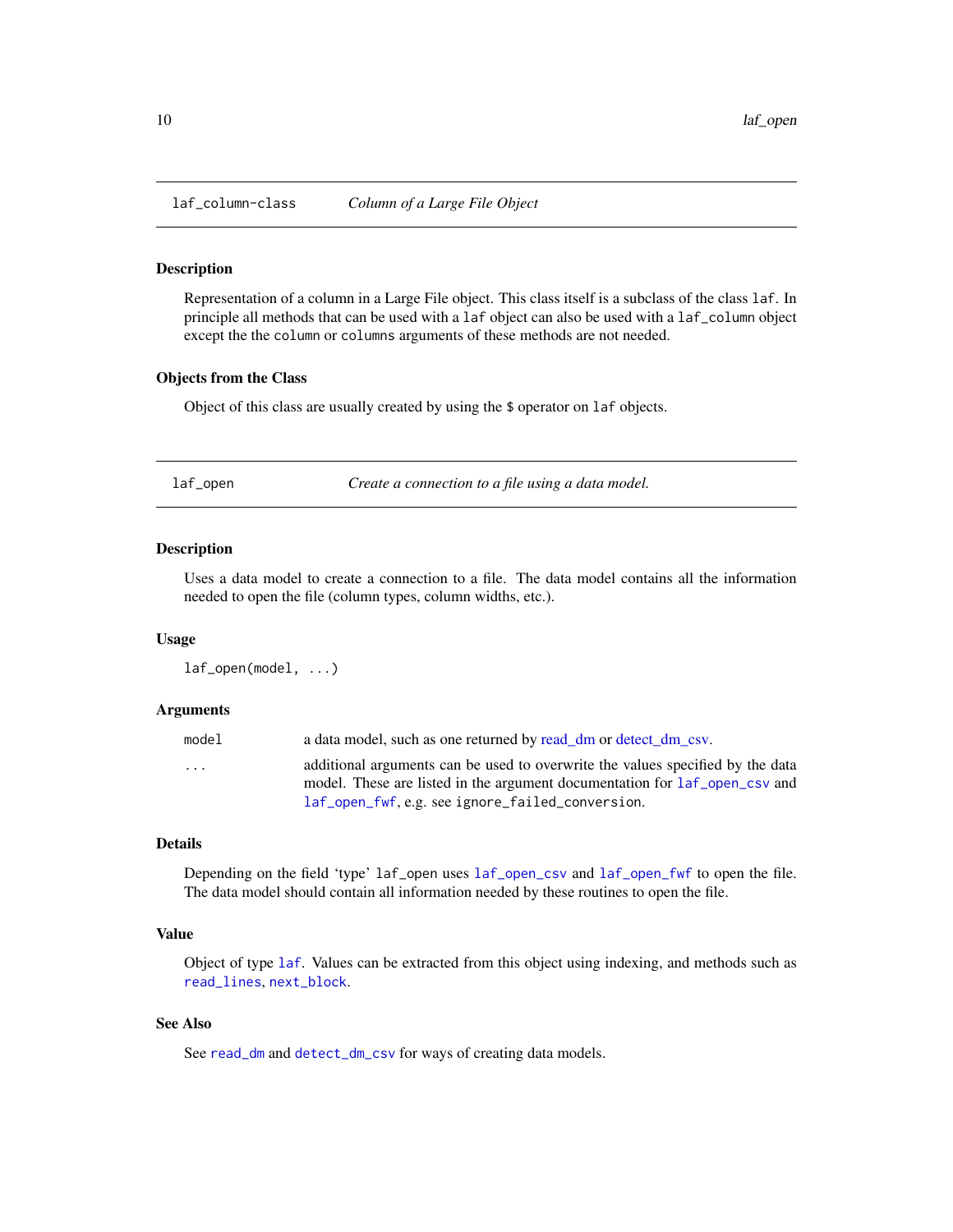### <span id="page-10-0"></span>laf\_open\_csv 11

#### Examples

```
# Create some temporary files
tmpcsv <- tempfile(fileext="csv")
tmp2csv <- tempfile(fileext="csv")
tmpyaml <- tempfile(fileext="yaml")
# Generate test data
ntest <- 10
column_types <- c("integer", "integer", "double", "string")
testdata <- data.frame(
   a = 1:ntest,
   b = sample(1:2, ntest, replace=TRUE),
   c = round(runif(ntest), 13),d = sample(c("jan", "pier", "tjores", "corneel"), ntest, replace=TRUE)
    \lambda# Write test data to csv file
write.table(testdata, file=tmpcsv, row.names=FALSE, col.names=FALSE, sep=',')
# Create LaF-object
laf <- laf_open_csv(tmpcsv, column_types=column_types)
# Write data model to file
write_dm(laf, tmpyaml)
# Read data model and open file
laf <- laf_open(read_dm(tmpyaml))
# Write test data to second csv file
write.table(testdata, file=tmp2csv, row.names=FALSE, col.names=FALSE, sep=',')
# Read data model and open second file, demonstrating the use of the optional
# arguments to laf_open
laf2 <- laf_open(read_dm(tmpyaml), filename=tmp2csv)
# Cleanup
file.remove(tmpcsv)
file.remove(tmp2csv)
file.remove(tmpyaml)
```
<span id="page-10-1"></span>laf\_open\_csv *Create a connection to a comma separated value (CSV) file.*

### Description

A connection to the file filename is created. Column types have to be specified. These are not determined automatically as for example read.csv does. This has been done to increase speed.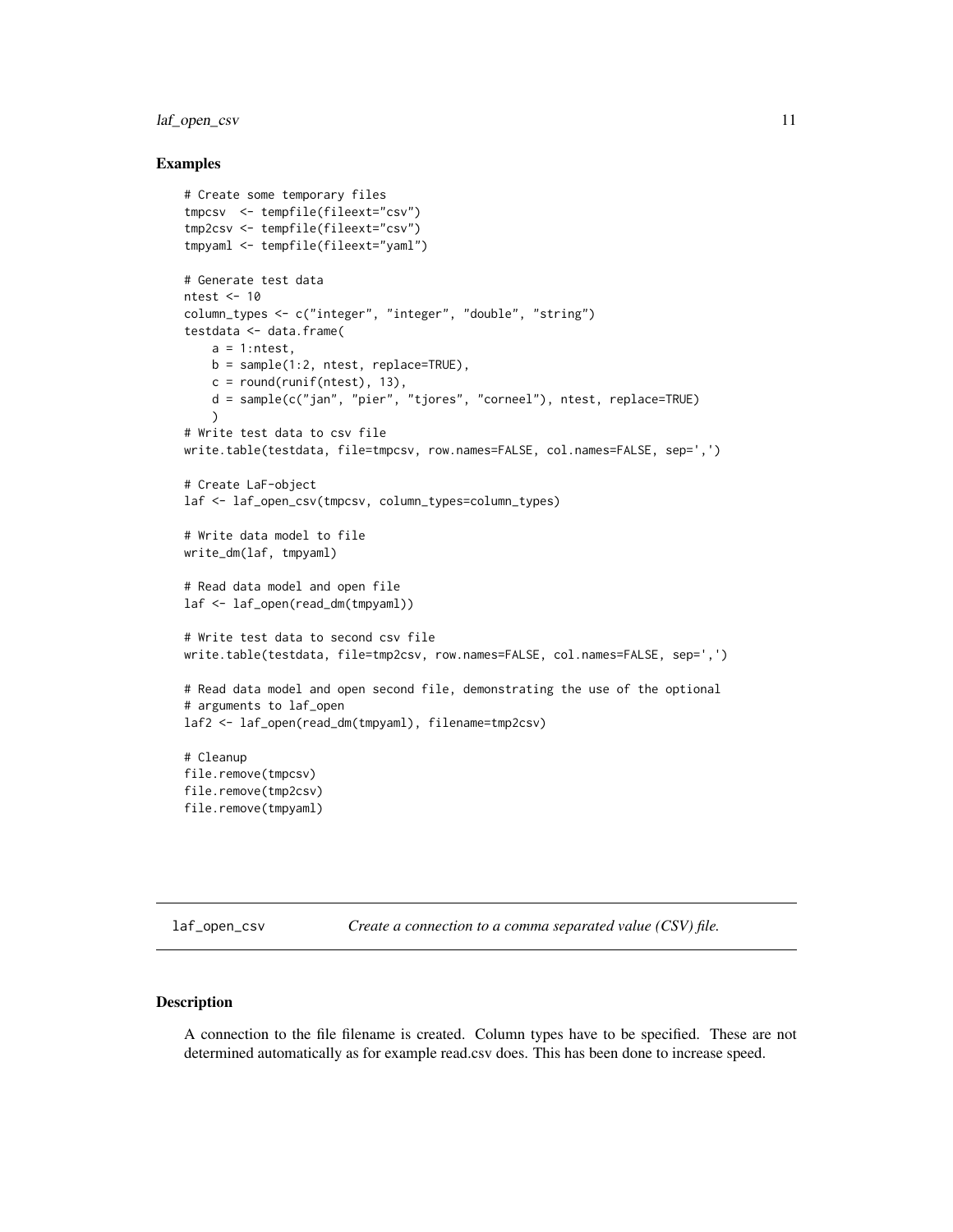### Usage

```
laf_open_csv(
  filename,
  column_types,
  column_names = paste("V", seq_len(length(column_types)), sep = ""),
  sep = ","dec = "."trim = FALSE,
  skip = 0,ignore_failed_conversion = FALSE
\lambda
```
### Arguments

| filename                 | character containing the filename of the CSV-file                                                                                  |
|--------------------------|------------------------------------------------------------------------------------------------------------------------------------|
| column_types             | character vector containing the types of data in each of the columns. Valid types<br>are: double, integer, categorical and string. |
| column_names             | optional character vector containing the names of the columns.                                                                     |
| sep                      | optional character specifying the field separator used in the file.                                                                |
| dec                      | optional character specifying the decimal mark.                                                                                    |
| trim                     | optional logical specifying whether or not white space at the end of factor levels<br>or character strings should be trimmed.      |
| skip                     | optional numeric specifying the number of lines at the beginning of the file that<br>should be skipped.                            |
| ignore_failed_conversion |                                                                                                                                    |

ignore (set to NA) fields that could not be converted.

### Details

After the connection is created data can be extracted using indexing (as in a normal data.frame) or methods such as [read\\_lines](#page-20-1) and [next\\_block](#page-15-1) can be used to read in blocks. For processing the file in blocks the convenience function [process\\_blocks](#page-16-1) can be used.

The CSV-file should not contain headers. Use the skip option to skip any headers.

#### Value

Object of type [laf](#page-8-1). Values can be extracted from this object using indexing, and methods such as [read\\_lines](#page-20-1), [next\\_block](#page-15-1).

### See Also

See [read.csv](#page-0-0) for conventional access of CSV files. And [detect\\_dm\\_csv](#page-4-1) to automatically determine the column types.

<span id="page-11-0"></span>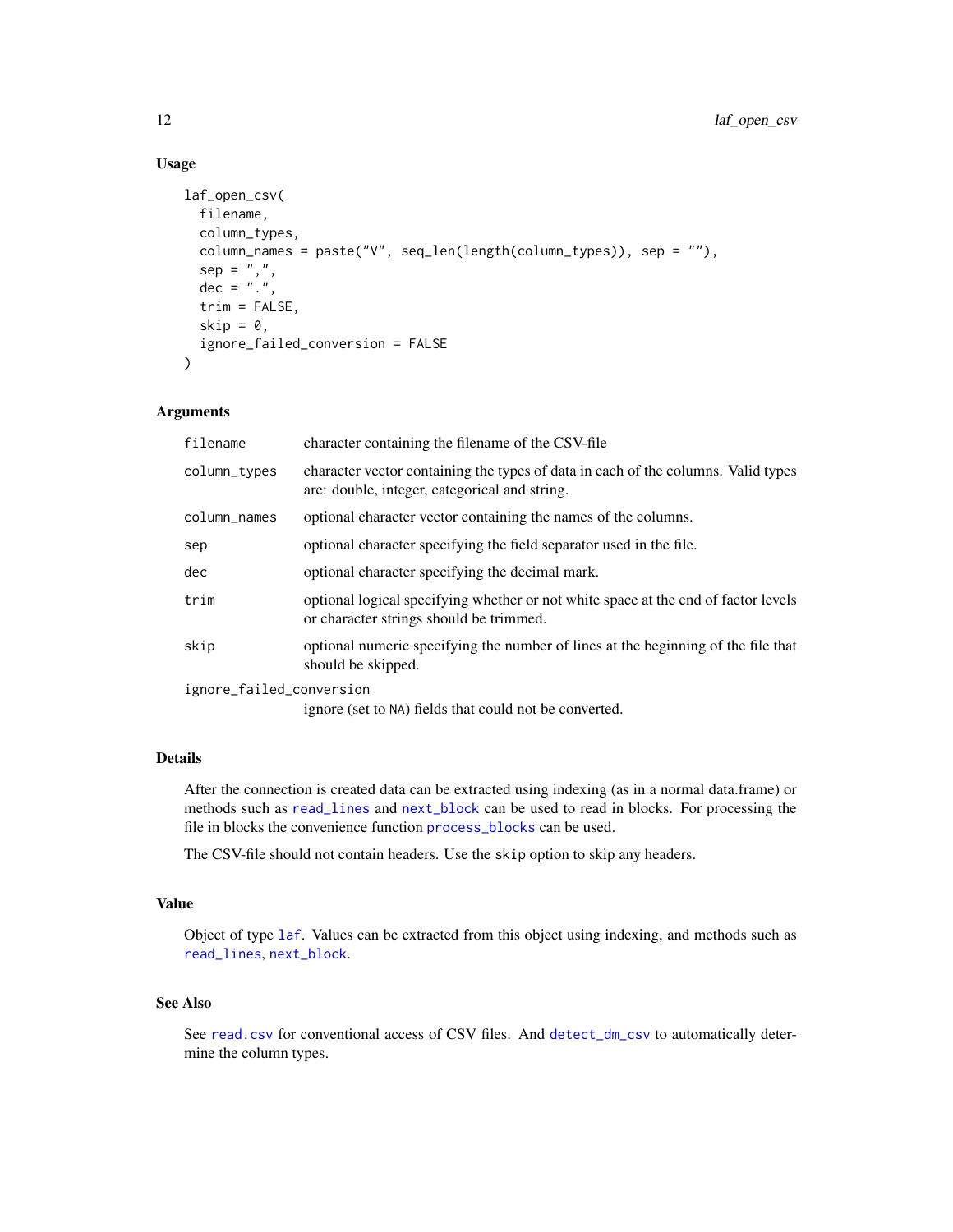### <span id="page-12-0"></span>laf\_open\_fwf 13

#### Examples

```
# Create temporary filename
tmpcsv <- tempfile(fileext="csv")
# Generate test data
ntest <- 10
column_types <- c("integer", "integer", "double", "string")
testdata <- data.frame(
   a = 1:ntest,
   b = sample(1:2, ntest, replace=TRUE),c = round(runif(ntest), 13),d = sample(c("jan", "pier", "tjores", "corneel"), ntest, replace=TRUE)
    \lambda# Write test data to csv file
write.table(testdata, file=tmpcsv, row.names=FALSE, col.names=FALSE, sep=',')
# Create LaF-object
laf <- laf_open_csv(tmpcsv, column_types=column_types)
# Read from file using indexing
first_column <- laf[ , 1]
first_row <- laf[1, ]
# Read from file using blockwise operators
begin(laf)
first_block <- next_block(laf, nrows=2)
second_block <- next_block(laf, nrows=2)
# Cleanup
file.remove(tmpcsv)
```
<span id="page-12-1"></span>laf\_open\_fwf *Create a connection to a fixed width file.*

#### Description

A connection to the file filename is created. Column types have to be specified. These are not determined automatically as for example read.fwf does. This has been done to increase speed.

#### Usage

```
laf_open_fwf(
  filename,
  column_types,
  column_widths,
  column_names = paste("V", seq_len(length(column_types)), sep = ""),
  dec = ".".trim = TRUE,
```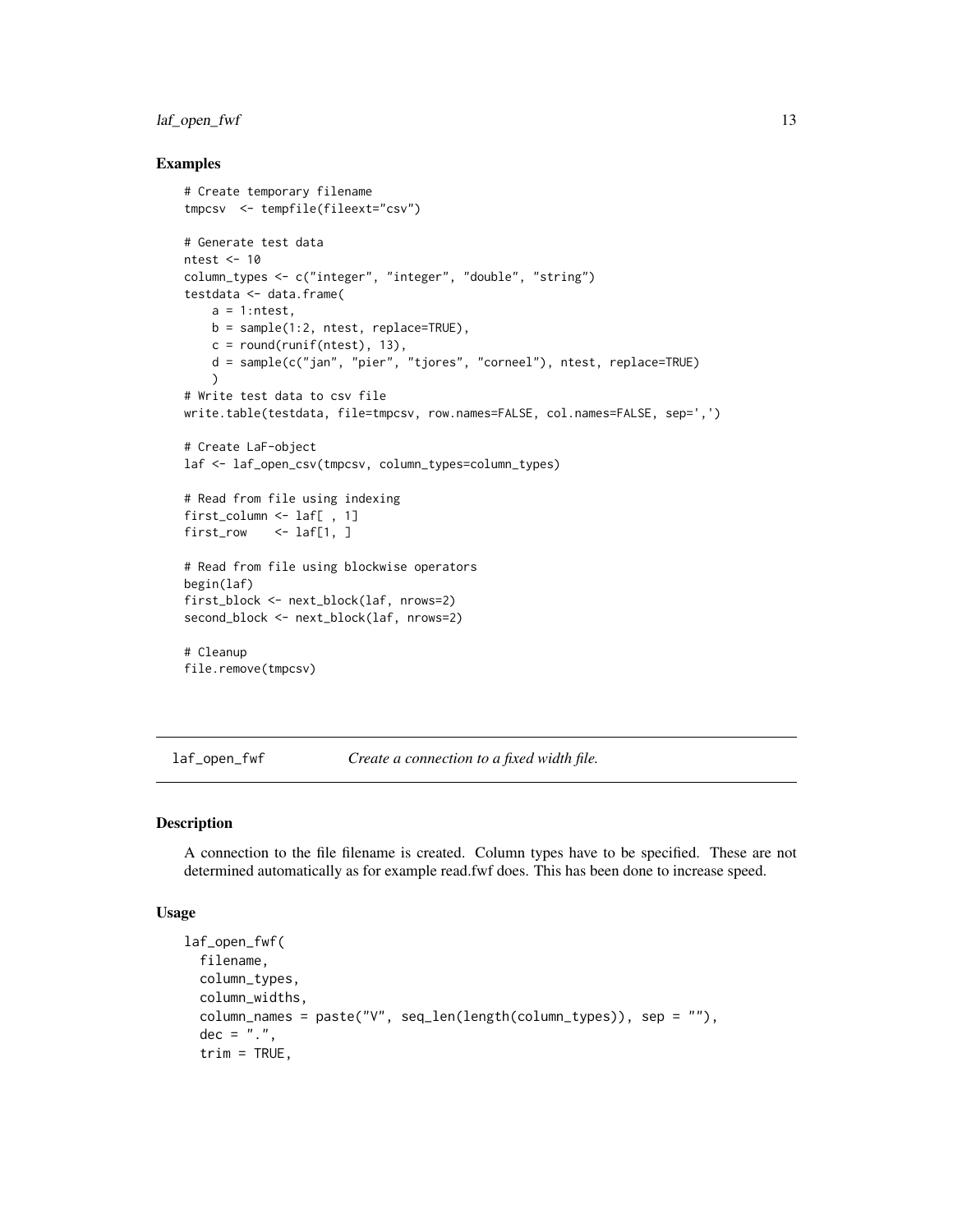```
ignore_failed_conversion = FALSE
\lambda
```
### Arguments

| filename                 | character containing the filename of the CSV-file.                                                                                 |  |
|--------------------------|------------------------------------------------------------------------------------------------------------------------------------|--|
| column_types             | character vector containing the types of data in each of the columns. Valid types<br>are: double, integer, categorical and string. |  |
| column_widths            | numeric vector containing the width in number of character of each of the<br>columns.                                              |  |
| column_names             | optional character vector containing the names of the columns.                                                                     |  |
| dec                      | optional character specifying the decimal mark.                                                                                    |  |
| trim                     | optional logical specifying whether or not whitespace at the end of factor levels<br>or character strings should be trimmed.       |  |
| ignore_failed_conversion |                                                                                                                                    |  |
|                          | ignore (set to NA) fields that could not be converted.                                                                             |  |

### Details

After the connection is created data can be extracted using indexing (as in a normal data.frame) or methods such as read\_lines and next\_block can be used to read in blocks. For processing the file in blocks the (faster) convenience function process\_blocks can be used.

Only use ignore\_failed\_conversion when you are sure that the column specification is correct. Otherwise, this option can hide an incorrect specification.

#### Value

Object of type [laf](#page-8-1). Values can be extracted from this object using indexing, and methods such as [read\\_lines](#page-20-1), [next\\_block](#page-15-1).

### See Also

See read. fwf for conventional access of fixed width files.

levels,laf-method *Get and change the levels of the column in a Large File object*

#### Description

Get and change the levels of the column in a Large File object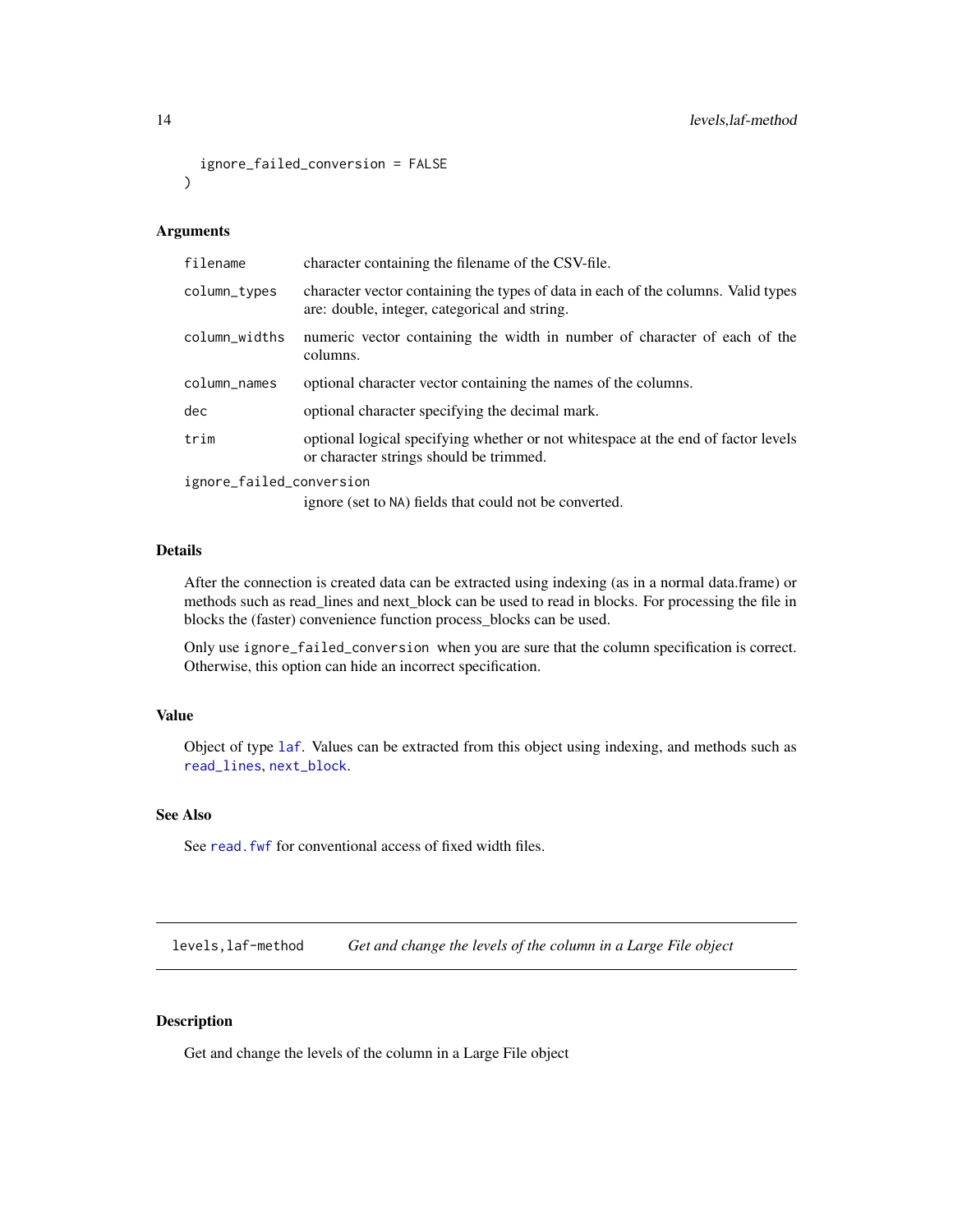### <span id="page-14-0"></span>names,laf-method 15

### Usage

```
## S4 method for signature 'laf'
levels(x)
## S4 replacement method for signature 'laf'
levels(x) \leftarrow value## S4 method for signature 'laf_column'
levels(x)
## S4 replacement method for signature 'laf_column'
levels(x) <- value
```
### Arguments

| $\boldsymbol{\mathsf{x}}$ | a "laf" object.                         |
|---------------------------|-----------------------------------------|
| value                     | a list with the levels for each column. |

names,laf-method *Get and set the names of the columns in a Large File object*

### Description

Get and set the names of the columns in a Large File object

### Usage

```
## S4 method for signature 'laf'
names(x)
## S4 replacement method for signature 'laf'
```

```
names(x) <- value
```

|       | a "laf" object.                              |
|-------|----------------------------------------------|
| value | a character vector with the new column names |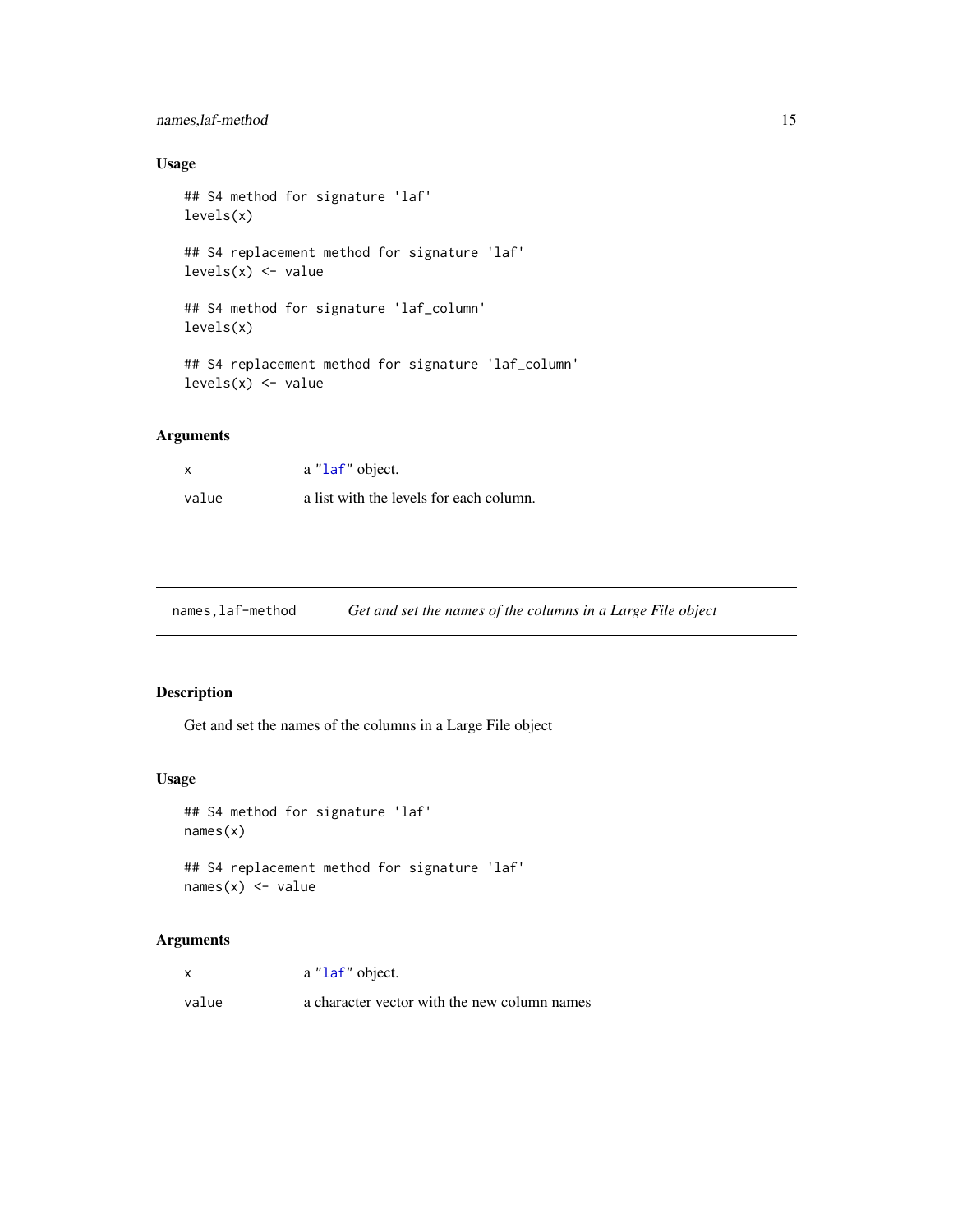<span id="page-15-0"></span>

### Description

Get the number of columns in a Large File object

### Usage

## S4 method for signature 'laf' ncol(x)

### Arguments

x a ["laf"](#page-8-1) object.

<span id="page-15-1"></span>next\_block *Read the next block of data from a file.*

### Description

Read the next block of data from a file.

#### Usage

```
next_block(x, ...)
## S4 method for signature 'laf'
next\_block(x, columns = 1:ncol(x), nrows = 5000, ...)## S4 method for signature 'laf_column'
next\_block(x, nrows = 5000, ...)
```

| $\mathsf{x}$ | an object the supports the next_block method, such as an laf object.                                                                                                                                                                                                                                                               |
|--------------|------------------------------------------------------------------------------------------------------------------------------------------------------------------------------------------------------------------------------------------------------------------------------------------------------------------------------------|
| $\cdot$ .    | passed to other methods.                                                                                                                                                                                                                                                                                                           |
|              | Reads the next block of lines from a file. The method returns a data, frame.<br>The first line in the data. frame is the line corresponding to the current line in<br>the file. When the end of the file is reached a data, frame with zero rows is<br>returned. This can be used to check whether the end of the file is reached. |
| columns      | an integer vector with the columns that should be read in.                                                                                                                                                                                                                                                                         |
| nrows        | the (maximum) number of rows to read in one block                                                                                                                                                                                                                                                                                  |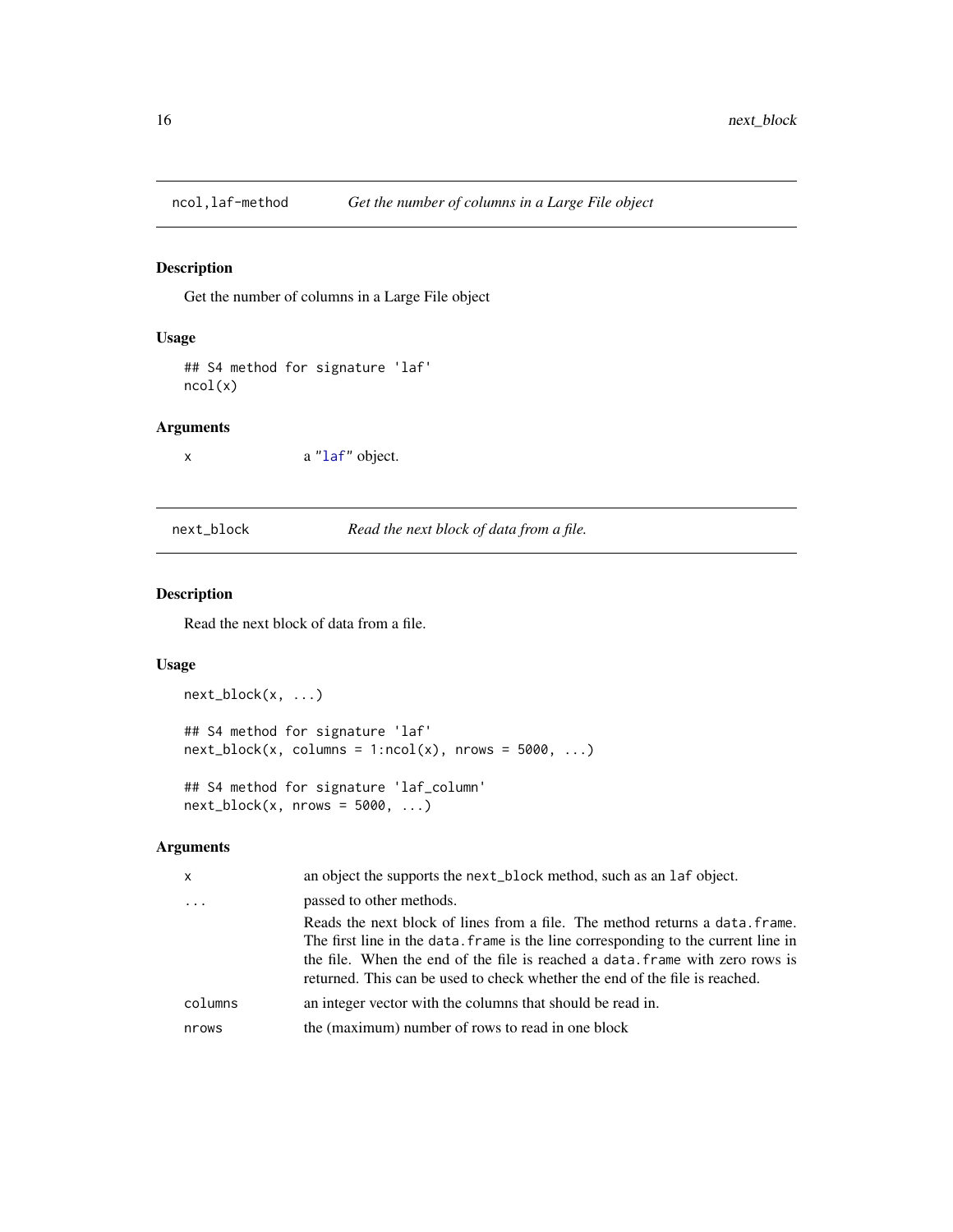<span id="page-16-0"></span>nrow,laf-method *Get the number of rows in a Large File object*

### Description

Get the number of rows in a Large File object

#### Usage

```
## S4 method for signature 'laf'
nrow(x)
```
### Arguments

x a ["laf"](#page-8-1) object.

<span id="page-16-1"></span>process\_blocks *Blockwise processing of file*

### Description

Reads the specified file block by block and feeds each block to the specified function.

### Usage

```
process_blocks(x, fun, ...)
## S4 method for signature 'laf'
process_blocks(
 x,
  fun,
 column = 1:ncol(x),nrows = 5000,allow_interupt = FALSE,
 progress = FALSE,
  ...
\mathcal{L}
```

| X       | an object the supports the process blocks method, such as an laf object. |
|---------|--------------------------------------------------------------------------|
| fun     | a function to apply to each block (see details).                         |
| .       | additional parameters are passed on to fun.                              |
| columns | an integer vector with the columns that should be read in.               |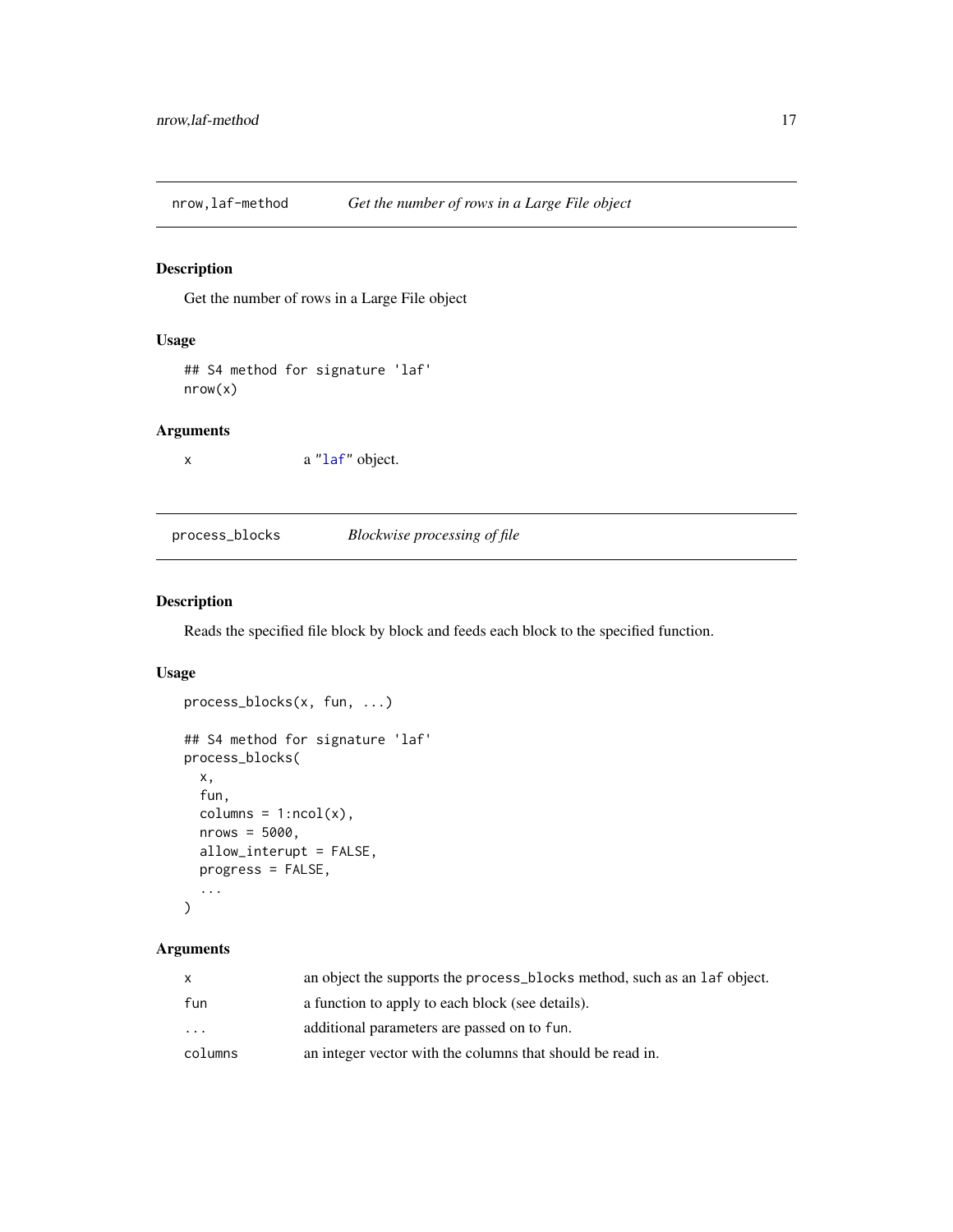<span id="page-17-0"></span>

| nrows    | the (maximum) number of rows to read in one block                                                                                                                                                                                                                                                                                                                       |
|----------|-------------------------------------------------------------------------------------------------------------------------------------------------------------------------------------------------------------------------------------------------------------------------------------------------------------------------------------------------------------------------|
|          | allow_interupt when TRUE the function fun is expected to return a list. The second element<br>is the result of the function. The first element should be a logical value indica-<br>tion whether process_blocks should continue (FALSE) or stop (TRUE). When<br>interrupted the function is not called a last time with an empty data. frame to<br>finalize the result. |
| progress | show a progress bar. Note that this triggers a calculation of the number of lines<br>in the file which for CSV files can take some time. When numeric code is used<br>as the style of the progress bar (see txtProgressBar).                                                                                                                                            |

### Details

The function should accept as the first argument the next block of data. When the end of the file is reached this is an empty (zero row) data.frame. As the second argument the function should accept the output of the previous call to the function. The first time the function is called the second argument has the value NULL.

<span id="page-17-2"></span>read\_dm *Read and write data models for LaF*

#### <span id="page-17-1"></span>Description

Using these routines data models can be written and read. These data models can be used to create LaF object without the need to specify all arguments (column names, column types etc.). Opening of files using the data models can be done using [laf\\_open](#page-9-1).

#### Usage

```
read_dm(modelfile, ...)
write_dm(model, modelfile)
```
#### Arguments

| modelfile | character containing the filename of the file the model is to be written to/read<br>from.                                                              |
|-----------|--------------------------------------------------------------------------------------------------------------------------------------------------------|
| .         | additional arguments are added to the data model or, when they are also present<br>in the file are used to overwrite the values specified in the file. |
| model     | a data model or an object of type 1 a f. See details for more information.                                                                             |

#### Details

A data model is a list containing information which open routine should be used (e.g. [laf\\_open\\_csv](#page-10-1) or [laf\\_open\\_fwf](#page-12-1)), and the arguments needed for these routines. Required elements are 'type', which can (currently) be 'csv', or 'fwf', and 'columns', which should be a data. frame containing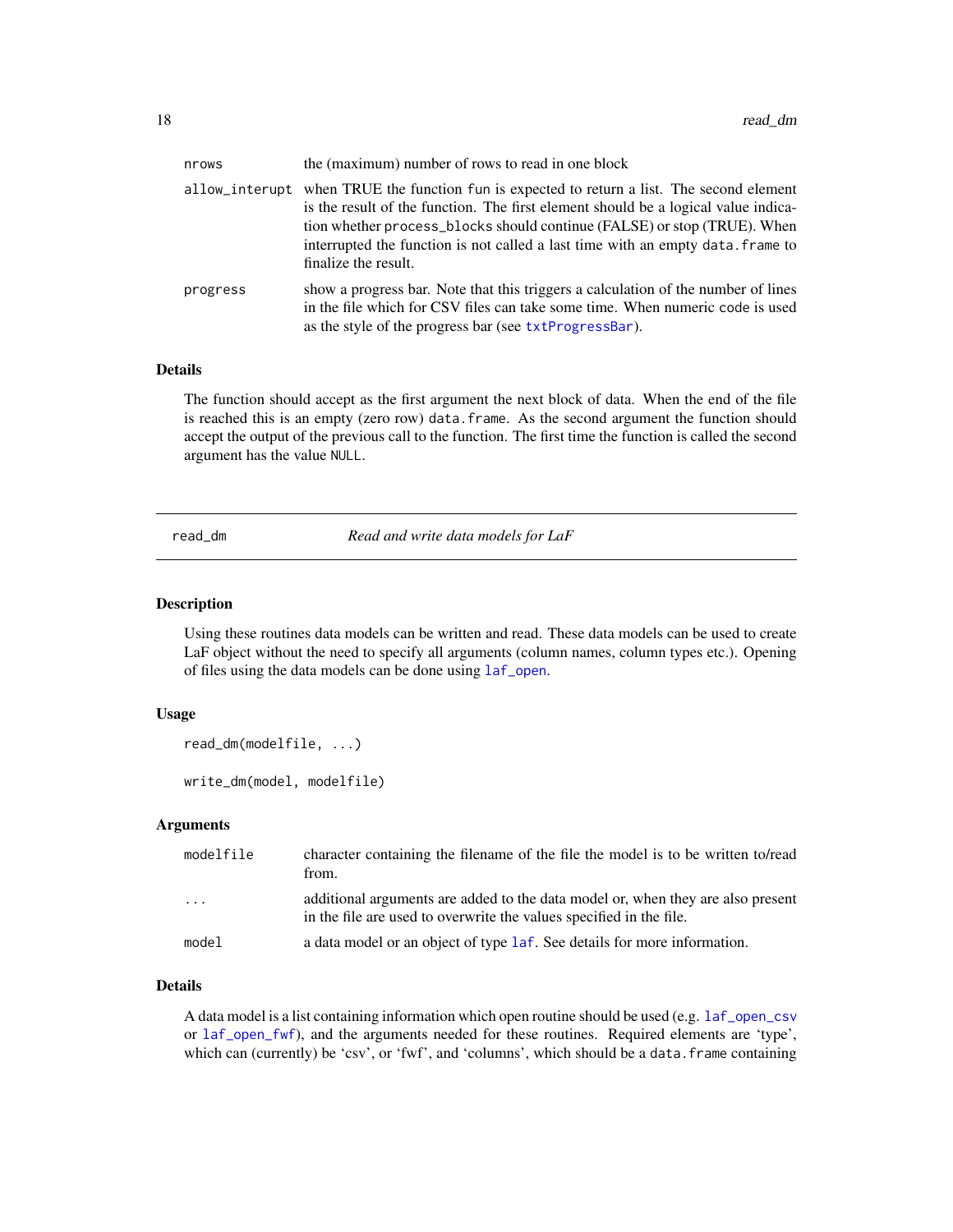<span id="page-18-0"></span>at least the columns 'name' and 'type', and for fwf 'width'. These columns correspond to the arguments column\_names, column\_types and column\_widths respectively. Other arguments of the laf\_open\_\* routines can be specified as additional elements of the list.

write\_dm can also be used to write a data model that is created from an object of type [laf](#page-8-1). This is probably one of the easiest ways to create a data model.

The data model is stored in a text file in YAML format which is a format in which data structures can be stored in a readable and editable format.

#### Value

read\_dm returns a data model which can be used by [laf\\_open](#page-9-1).

### See Also

See [detect\\_dm\\_csv](#page-4-1) for a routine which can automatically create a data model from a CSV-file. The data models can be used to open a file using [laf\\_open](#page-9-1).

#### Examples

```
# Create some temporary files
tmpcsv <- tempfile(fileext="csv")
tmp2csv <- tempfile(fileext="csv")
tmpyaml <- tempfile(fileext="yaml")
# Generate test data
ntest <- 10
column_types <- c("integer", "integer", "double", "string")
testdata <- data.frame(
   a = 1:ntest,
   b = sample(1:2, ntest, replace=TRUE),
   c = round(runif(ntest), 13),d = sample(c("jan", "pier", "tjores", "corneel"), ntest, replace=TRUE)
    )
# Write test data to csv file
write.table(testdata, file=tmpcsv, row.names=FALSE, col.names=FALSE, sep=',')
# Create LaF-object
laf <- laf_open_csv(tmpcsv, column_types=column_types)
# Write data model to stdout() (screen)
write_dm(laf, stdout())
# Write data model to file
write_dm(laf, tmpyaml)
# Read data model and open file
laf2 <- laf_open(read_dm(tmpyaml))
# Write test data to second csv file
write.table(testdata, file=tmp2csv, row.names=FALSE, col.names=FALSE, sep=',')
```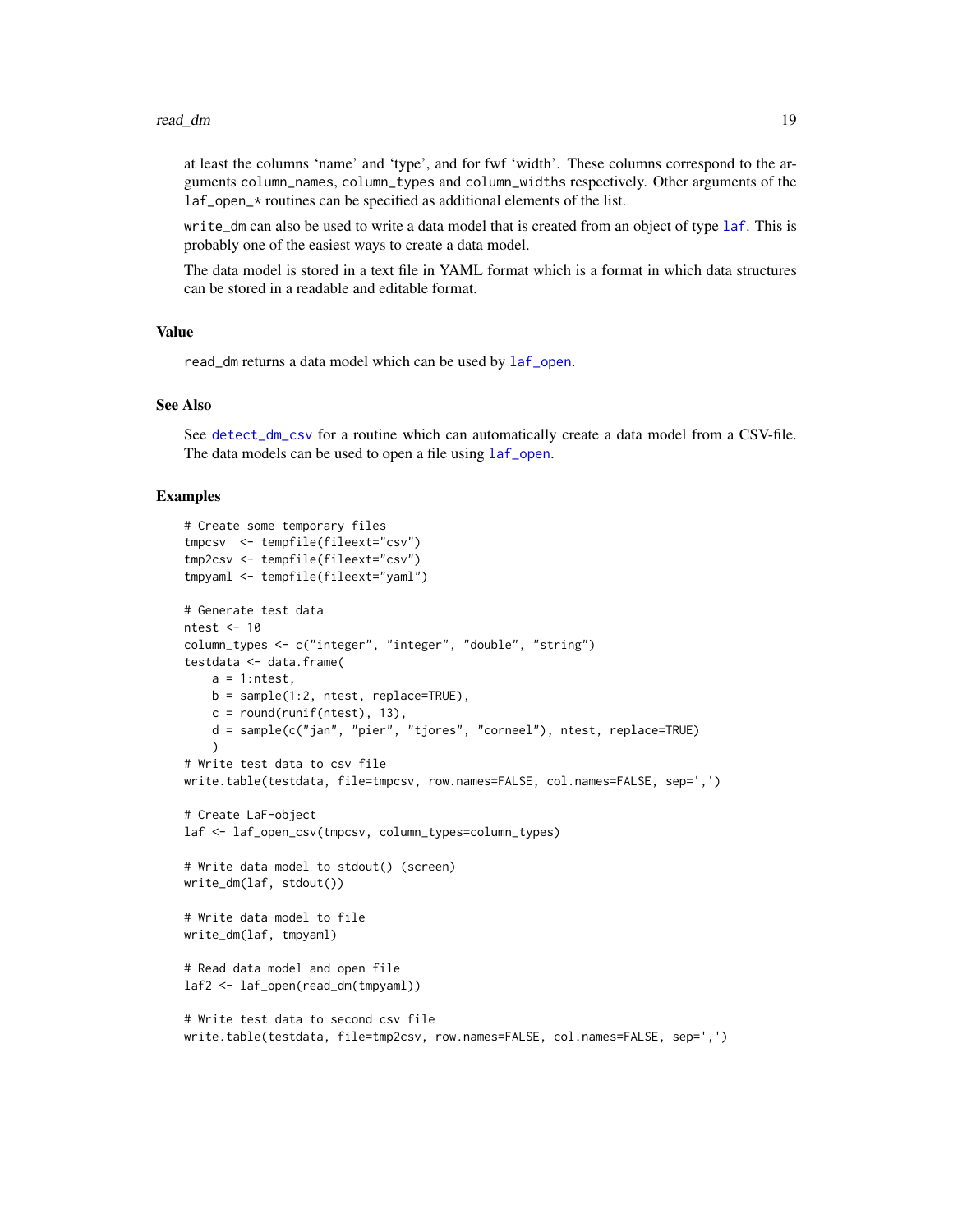```
# Read data model and open seconde file, demonstrating the use of the optional
# arguments to read_dm
laf2 <- laf_open(read_dm(tmpyaml, filename=tmp2csv))
# Cleanup
file.remove(tmpcsv)
file.remove(tmp2csv)
file.remove(tmpyaml)
```
read\_dm\_blaise *Read in Blaise data models*

### Description

Read in Blaise data models

#### Usage

read\_dm\_blaise(filename, datafilename = NA)

#### Arguments

| filename     | the filename of the file containing the data model.            |
|--------------|----------------------------------------------------------------|
| datafilename | the filename of the data file to which the data model belongs. |

### Details

The function reads the data model from file and returns a list that can be used by  $1af$  open to open the file for reading. Only a subset of the most common features found in Blaise files are supported. If part of the data model can not be parsed a warning is given.

#### Value

Returns a data model (which is a list containing all the relevant information to open a file using [laf\\_open](#page-9-1). When the file contains more than one data model a list of data models is returned and a warning issued.

#### See Also

See [write\\_dm](#page-17-1) to write the data model to file. The data models can be used to open a file using [laf\\_open](#page-9-1).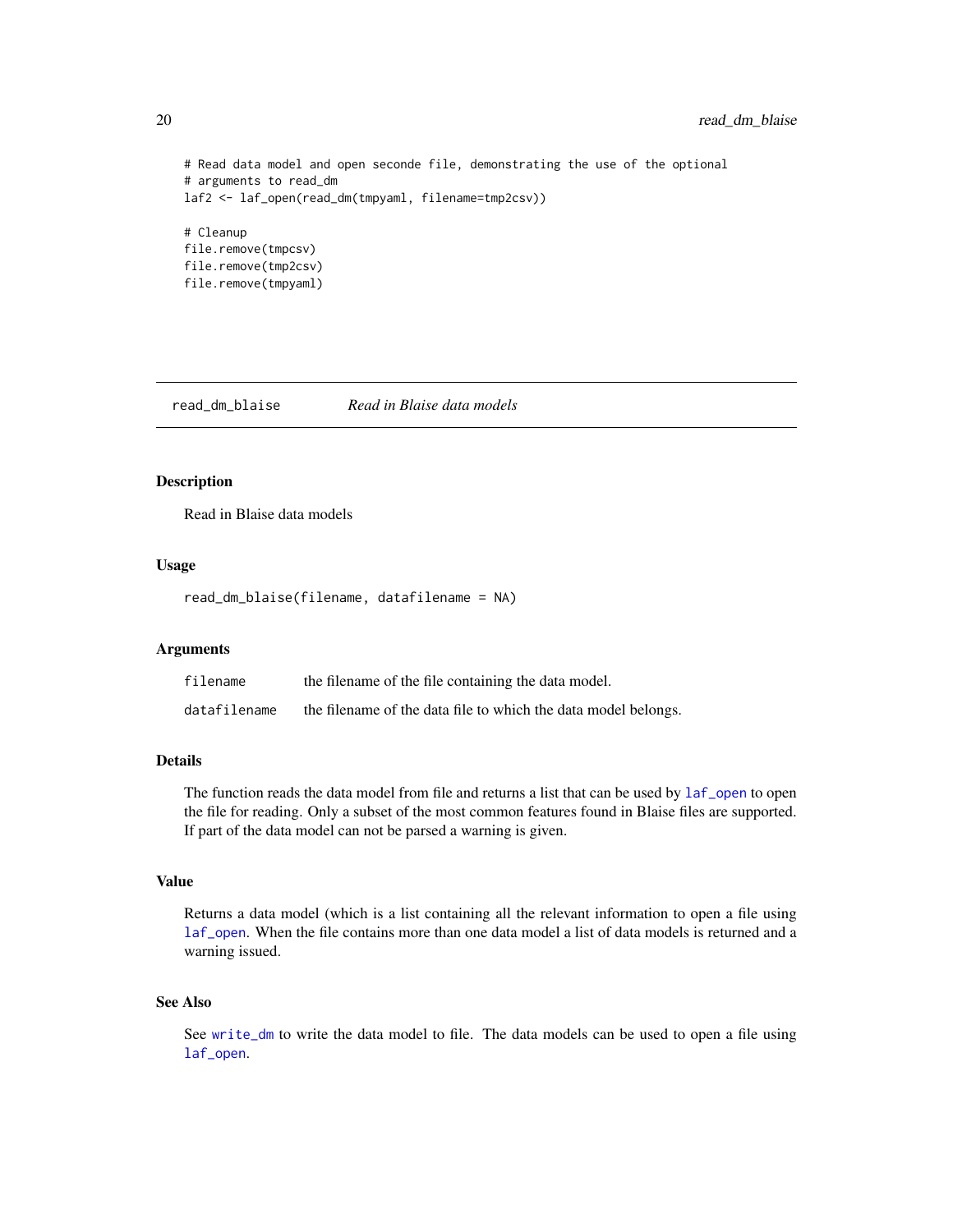#### <span id="page-20-0"></span>read\_lines 21

#### Examples

```
# Create some temporary files
tmpdat <- tempfile(fileext="dat")
tmpbla <- tempfile(fileext="bla")
# Generate test data
lines <- c(
    " 1M 1.45Rotterdam ",
   " 2F12.00Amsterdam ",
   " 3 .22 Berlin" M22 Paris ",
    " 4F12345London ",
    " 5M Copenhagen",
    " 6M-12.1"" 7F -1Oslo ")
writeLines(lines, con=tmpdat)
# Create a file containing the data model
writeLines(c(
    "DATAMODEL test",
   "FIELDS",
   " id : INTEGER[2]",
    " gender : STRING[1]",
    " x : REAL[5] {comment}",
    " city : STRING[10]",
    "ENDMODEL"), con=tmpbla)
model <- read_dm_blaise(tmpbla, datafilename=tmpdat)
laf <- laf_open(model)
# Cleanup
file.remove(tmpbla)
file.remove(tmpdat)
```
<span id="page-20-1"></span>read\_lines *Read lines from the file*

#### Description

Reads the specified lines and columns from the data file.

#### Usage

```
read_lines(x, ...)
## S4 method for signature 'laf'
read_lines(x, rows, columns = 1:ncol(x), ...)
## S4 method for signature 'laf_column'
read_lines(x, rows, columns = 1:ncol(x), ...)
```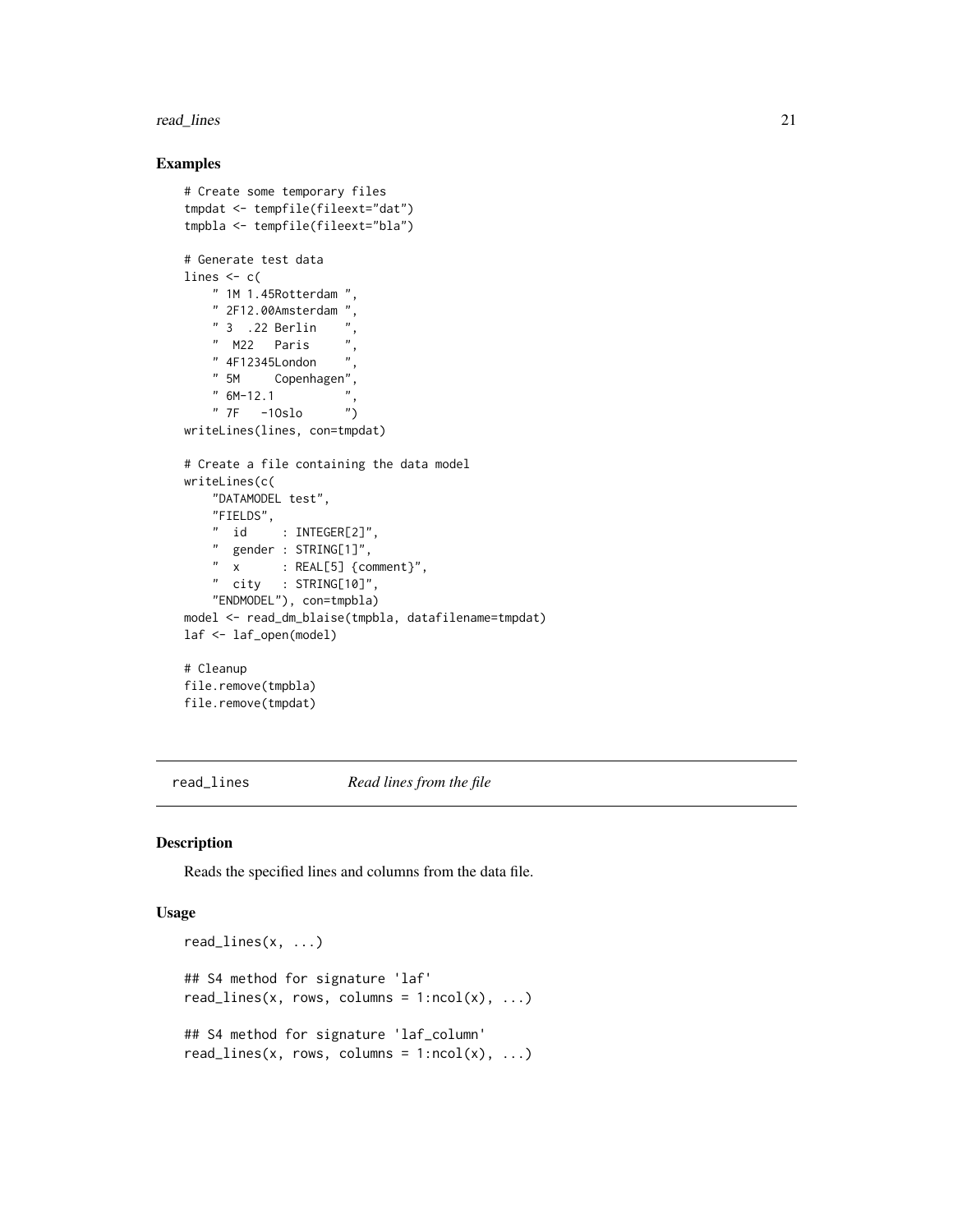#### <span id="page-21-0"></span>**Arguments**

| X       | an object the supports the read_lines method, such as an laf object. |
|---------|----------------------------------------------------------------------|
| .       | passed on to other methods.                                          |
| rows    | a numeric vector with the rows that should be read from the file.    |
| columns | an integer vector with the columns that should be read in.           |

### Details

Note that when scanning through the complete file next\_block is much faster. Also note that random file access can be slow (and is always much slower than sequential file access), especially for certain file types such as comma separated. Reading is generally faster when the lines that should be read are sorted.

<span id="page-21-1"></span>sample\_lines *Read in random lines from a text file*

### Description

Read in random lines from a text file

#### Usage

```
sample_lines(filename, n, nlines = NULL)
```
### Arguments

| filename | character containing the filename of the file from which the lines should be read.  |
|----------|-------------------------------------------------------------------------------------|
| n.       | The number of lines that should be sampled from the file.                           |
| nlines   | The total number of lines in the file. If not specified or NULL the number of lines |
|          | is first determined using determine_nlines.                                         |

#### Details

When nlines is not specified, the total number of lines is first determined. This can take quite some time. Therefore, specifying the number of lines can cause a significant speed up. It can also be used to sample lines from the first nlines line by specifying a value for nlines that is smaller than the number of lines in the file.

### Value

Returns a character vector with the sampled lines.

### See Also

See [readLines](#page-0-0) to read in all lines a text file; [get\\_lines](#page-7-1) can be used to read in specified lines.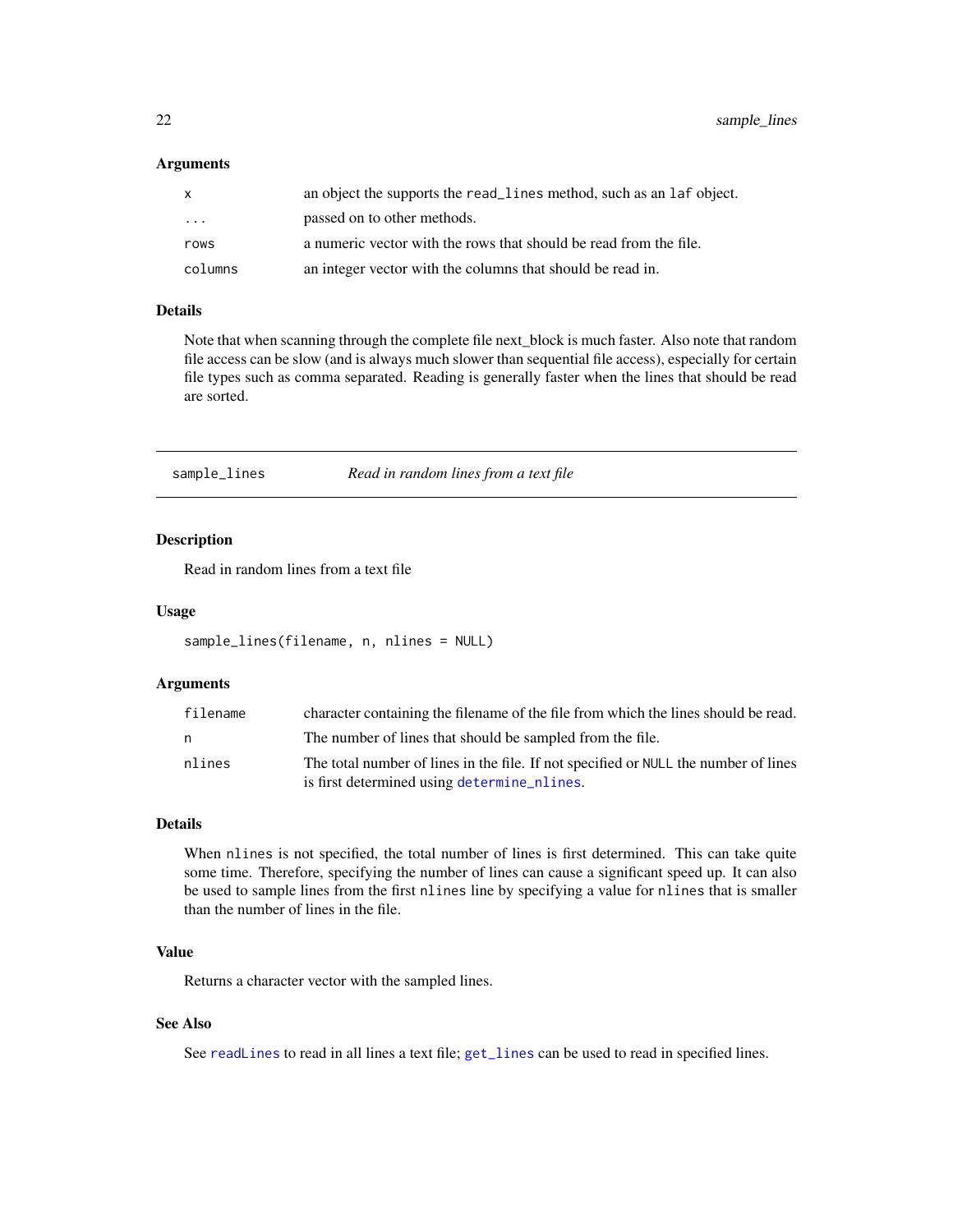#### <span id="page-22-0"></span>show,laf-method 23

### Examples

```
# Create temporary filename
tmpcsv <- tempfile(fileext="csv")
writeLines(letters[1:20], con=tmpcsv)
sample_lines(tmpcsv, 10)
# Cleanup
file.remove(tmpcsv)
```
show,laf-method *Print the Large File object to screen*

### Description

Print the Large File object to screen Print a column of a Large File object to screen

### Usage

```
## S4 method for signature 'laf'
show(object)
```
## S4 method for signature 'laf\_column' show(object)

#### Arguments

object the object to print to screen.

[,laf-method *Read records from a large file object into R*

#### Description

When a connection is opened to a ["laf"](#page-8-1) object; this object can then be indexed roughly as one would a data.frame.

### Usage

```
## S4 method for signature 'laf'
x[i, j, drop]
## S4 method for signature 'laf_column'
x[i, j, drop]
```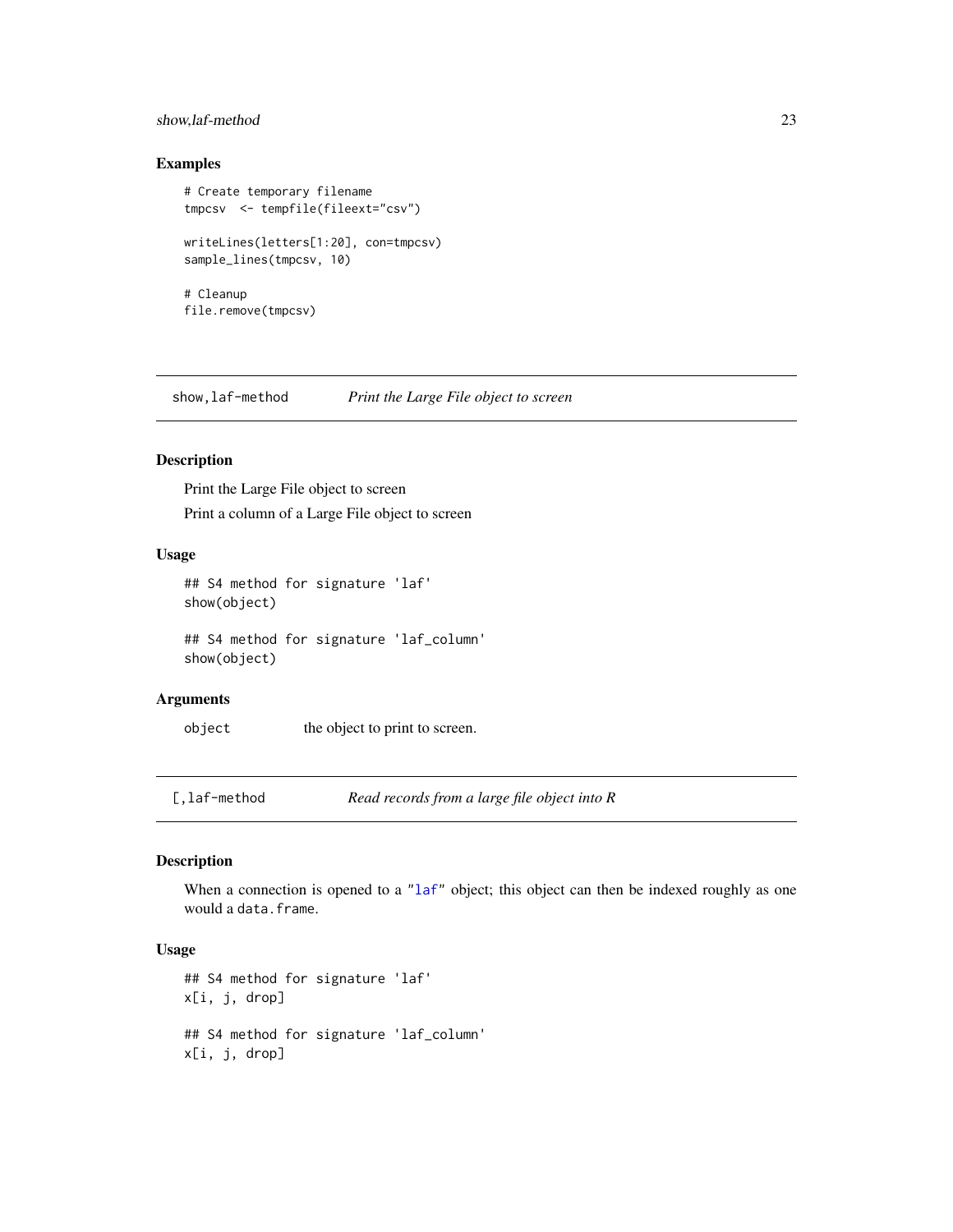### <span id="page-23-0"></span>Arguments

| $\mathsf{x}$ | an object of type "laf" or "laf_column".                                                                                                      |
|--------------|-----------------------------------------------------------------------------------------------------------------------------------------------|
| i            | an logical or numeric vector with indices. The rows which should be selected.                                                                 |
| j            | a numeric vector with the columns to select.                                                                                                  |
| drop         | a logical indicating whether or not to convert the result to a vector when only<br>one column is selected. As in when indexing a data. frame. |

[[,laf-method *Select a column from a LaF object*

### Description

Selecting columns from an laf object works as it does for a data.frame.

#### Usage

```
## S4 method for signature 'laf'
x[[i]]
```

```
## S4 method for signature 'laf'
x$name
```
### Arguments

| X    | an object of type laf                                                    |
|------|--------------------------------------------------------------------------|
|      | index of column to select. This should be a numeric or character vector. |
| name | the name of the column to select.                                        |

#### Value

Returns an object of type laf\_column. This object behaves almost the same as an laf object except that is it no longer necessary (or possible) to specify which column should be used for functions that require this.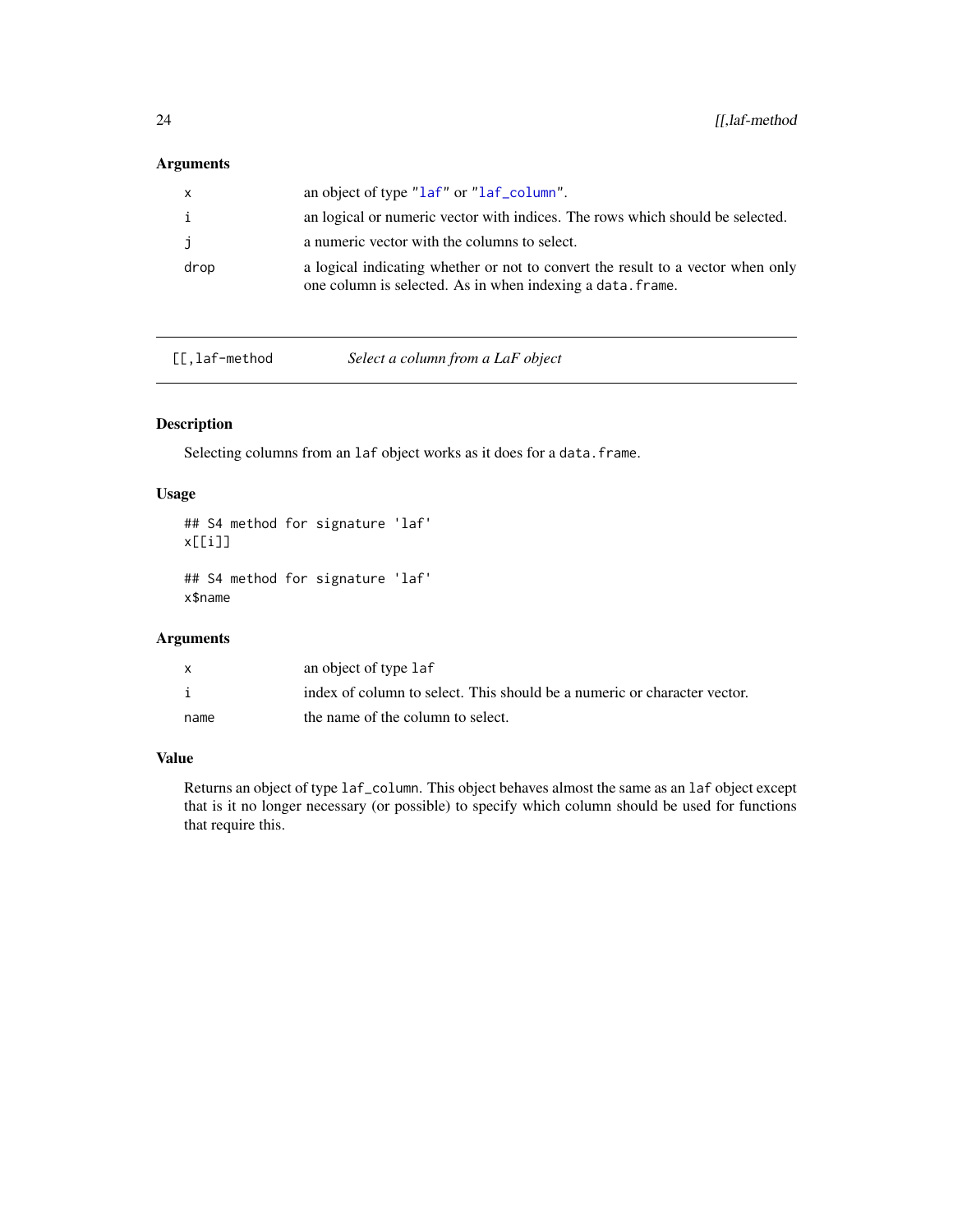# <span id="page-24-0"></span>Index

[, laf-method, [23](#page-22-0) [,laf\_column-method *(*[,laf-method*)*, [23](#page-22-0) [[,laf-method, [24](#page-23-0) \$,laf-method *(*[[,laf-method*)*, [24](#page-23-0) begin, [2](#page-1-0) begin,laf-method *(*begin*)*, [2](#page-1-0) close,laf-method, [3](#page-2-0) colfreq *(*colsum*)*, [3](#page-2-0) colfreq,laf-method *(*colsum*)*, [3](#page-2-0) colfreq,laf\_column-method *(*colsum*)*, [3](#page-2-0) colmean *(*colsum*)*, [3](#page-2-0) colmean,laf-method *(*colsum*)*, [3](#page-2-0) colmean,laf\_column-method *(*colsum*)*, [3](#page-2-0) colnmissing *(*colsum*)*, [3](#page-2-0) colnmissing,laf-method *(*colsum*)*, [3](#page-2-0) colnmissing,laf\_column-method *(*colsum*)*, [3](#page-2-0) colrange *(*colsum*)*, [3](#page-2-0) colrange,laf-method *(*colsum*)*, [3](#page-2-0) colrange,laf\_column-method *(*colsum*)*, [3](#page-2-0) colsum, [3](#page-2-0) colsum,laf-method *(*colsum*)*, [3](#page-2-0) colsum,laf\_column-method *(*colsum*)*, [3](#page-2-0) current\_line, [4,](#page-3-0) *[9](#page-8-0)* current\_line,laf-method *(*current\_line*)*, [4](#page-3-0) detect\_dm\_csv, [5,](#page-4-0) *[10](#page-9-0)*, *[12](#page-11-0)*, *[19](#page-18-0)* determine\_nlines, [7,](#page-6-0) *[22](#page-21-0)* get\_lines, *[7](#page-6-0)*, [8,](#page-7-0) *[22](#page-21-0)* goto, *[5](#page-4-0)*, [9](#page-8-0) goto,laf,numeric-method *(*goto*)*, [9](#page-8-0) laf, *[3](#page-2-0)*, *[10](#page-9-0)*, *[12](#page-11-0)*, *[14](#page-13-0)[–19](#page-18-0)*, *[23,](#page-22-0) [24](#page-23-0)* laf-class, [9](#page-8-0)

laf\_column, *[24](#page-23-0)* laf\_column-class, [10](#page-9-0) laf\_open, *[5,](#page-4-0) [6](#page-5-0)*, [10,](#page-9-0) *[18–](#page-17-0)[20](#page-19-0)* laf\_open\_csv, *[6](#page-5-0)*, *[9,](#page-8-0) [10](#page-9-0)*, [11,](#page-10-0) *[18](#page-17-0)* laf\_open\_fwf, *[9,](#page-8-0) [10](#page-9-0)*, [13,](#page-12-0) *[18](#page-17-0)* levels,laf-method, [14](#page-13-0) levels,laf\_column-method *(*levels,laf-method*)*, [14](#page-13-0) levels<-,laf-method *(*levels,laf-method*)*, [14](#page-13-0) levels<-,laf\_column-method *(*levels,laf-method*)*, [14](#page-13-0) names,laf-method, [15](#page-14-0) names<-,laf-method *(*names,laf-method*)*, [15](#page-14-0) ncol,laf-method, [16](#page-15-0) next\_block, *[2](#page-1-0)*, *[5](#page-4-0)*, *[9,](#page-8-0) [10](#page-9-0)*, *[12](#page-11-0)*, *[14](#page-13-0)*, [16](#page-15-0) next\_block,laf-method *(*next\_block*)*, [16](#page-15-0) next\_block,laf\_column-method *(*next\_block*)*, [16](#page-15-0) nrow,laf-method, [17](#page-16-0) process\_blocks, *[12](#page-11-0)*, [17](#page-16-0) process\_blocks,laf-method *(*process\_blocks*)*, [17](#page-16-0) read.csv, *[12](#page-11-0)* read.fwf, *[14](#page-13-0)* read.table, *[6](#page-5-0)* read\_dm, *[10](#page-9-0)*, [18](#page-17-0) read\_dm\_blaise, [20](#page-19-0) read\_lines, *[10](#page-9-0)*, *[12](#page-11-0)*, *[14](#page-13-0)*, [21](#page-20-0) read\_lines,laf-method *(*read\_lines*)*, [21](#page-20-0) read\_lines,laf\_column-method *(*read\_lines*)*, [21](#page-20-0) readLines, *[7,](#page-6-0) [8](#page-7-0)*, *[22](#page-21-0)* sample\_lines, *[7,](#page-6-0) [8](#page-7-0)*, [22](#page-21-0) show, laf-method, [23](#page-22-0) show,laf\_column-method

*(*show,laf-method*)*, [23](#page-22-0)

txtProgressBar, *[18](#page-17-0)*